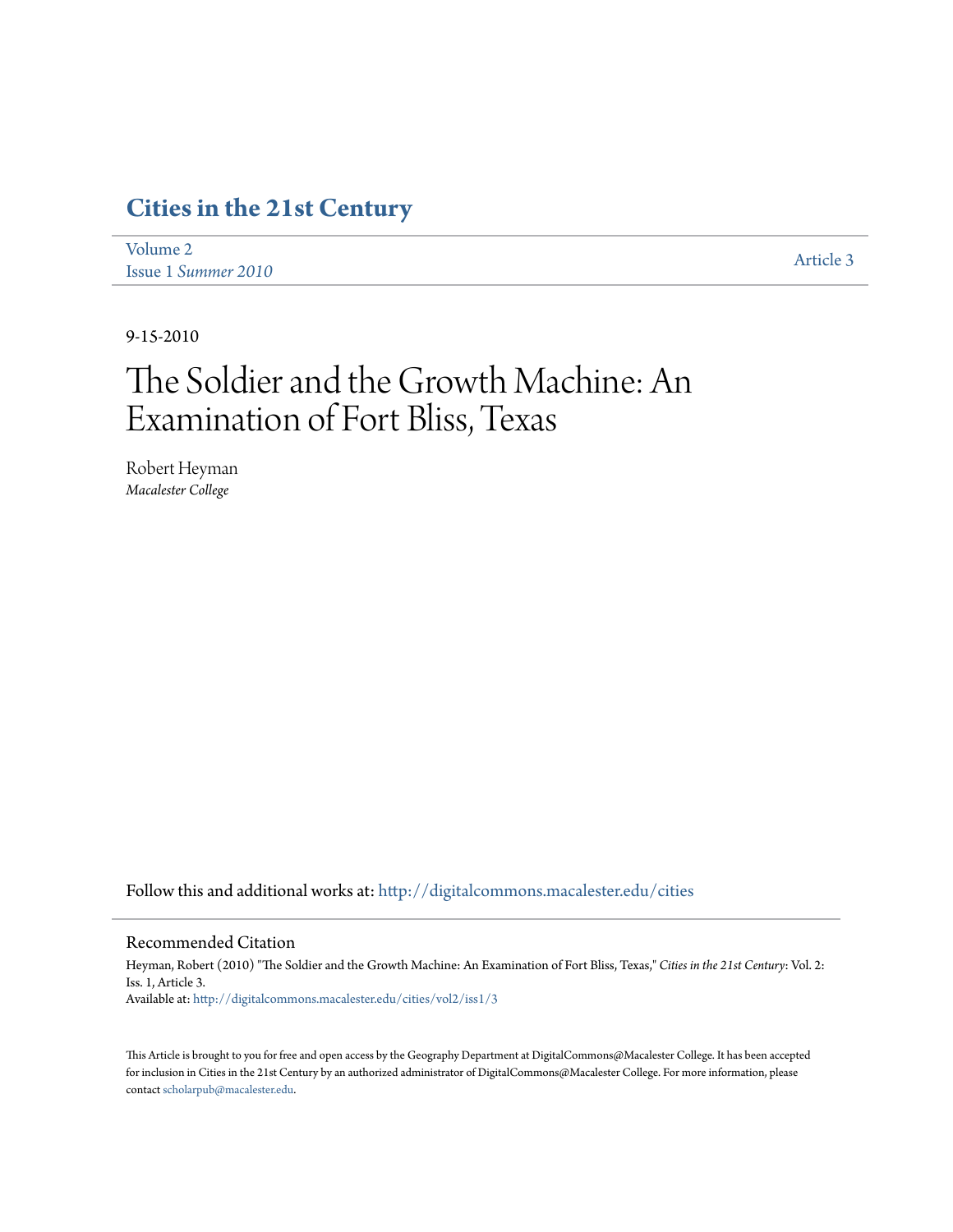## **The Soldier and the Growth Machine: An Examination of Fort Bliss, Texas By Robert Heyman**

## Introduction

In 2003 Fort Bliss, located in El Paso, Texas, had approximately 10,000 soldiers stationed there, about 6,000 fewer than a decade before, a result of troops lost in the 1995 Base Realignment and Closure (BRAC) process (Caldwell 2005). This outcome in 1995 had a significant impact in shaping the direction the fort would take in the coming decade and a half. In response to the loss of troops El Paso experienced, a coordinated effort emerged between fort officials, local civic and business leaders, and politicians at the state and federal levels to promote, in terms of troops stationed, the growth of the fort (Roberts 2005a). A growth machine, a descriptive term for such an arrangement first coined by Harvey Molotch, had formed. This growth machine aimed to improve the local infrastructure that supported the fort, build greater ties to the surrounding city, and by doing these things, position the fort for growth in the 2005 BRAC round. Indeed, when 2005 came around, the Fort Bliss growth machine achieved exactly what it had set out to do. Through the BRAC process, the fort was assigned an additional 10,500 soldiers, and including other personnel decisions made by the Department of Defense the post was to be home to approximately 37,000 soldiers by the mid-part of the next decade (Roberts 2005b; Kolenc 2009a). Beyond the soldiers themselves, additional tens of thousands of spouses, children, and other family members are also expected to be part of the growth Fort Bliss brings to El Paso (Kolenc 2009a). In these personnel decisions alone, the success of this growth machine looks to have added upwards of 70,000 people to El Paso, about a tenth of the region's current population.

Heyman | 1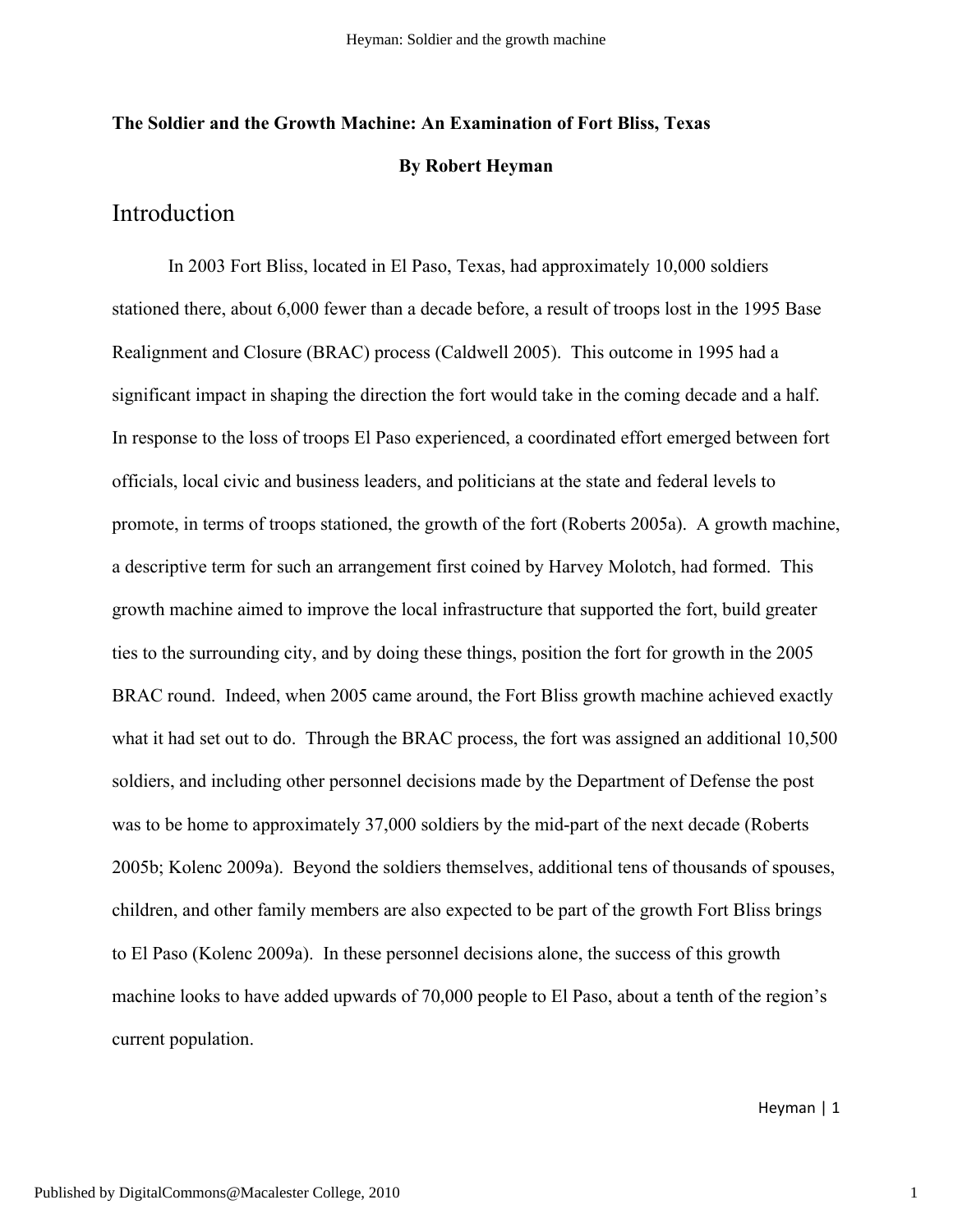The success of the Fort Bliss growth machine is noteworthy locally for this alone, however, this is not the only reason why this case is significant. BRAC was intended to be a 'depoliticized' process, taking these decsions out of the hands of Congress, and so removing them from legislative dealmaking, and instead creating a committee whose criteria emphasize the needs of the military and the value of a base. However, in looking at the Fort Bliss/El Paso case, we can see that while the BRAC process may have been 'depoliticized' in that sense, decisions that impacted the considerations of the process were not, effectively circumventing any attempt to call the process depoliticized. Rather, the Fort Bliss growth machine acted skillfully in maneuvering politically to bring bureaucratic governmental institutions onboard the cause of growth, to navigate scales as needed, and to connect and naturalize ideas about militarism and growth. What we see is that the growth of Fort Bliss was driven not by the private sector, but by military and government officials able to capture and guide government bureaucracies to support infrastructure development at the fort. That military and government officials would take the lead in promoting the growth of the fort is a significant difference from how Logan and Molotch describe the composition of growth machines. That we see such relationships, however, indicates that government activity in, and leadership of, the growth machine is an area that needs better understanding, an understanding offered by the Fort Bliss case. Essentially, the Fort Bliss case calls us to see governments as potentially similar to individual actors in the growth machine, and with structuration theory similarly applicable. Moreover, government direction of the growth machine has significant implications for how growth machines interact with issues of scale and cultural depictions of growth.

Going forward then, the paper will begin with a review of literature aimed at assembling a political economy lens that can be applied to the later analysis. This lens will combine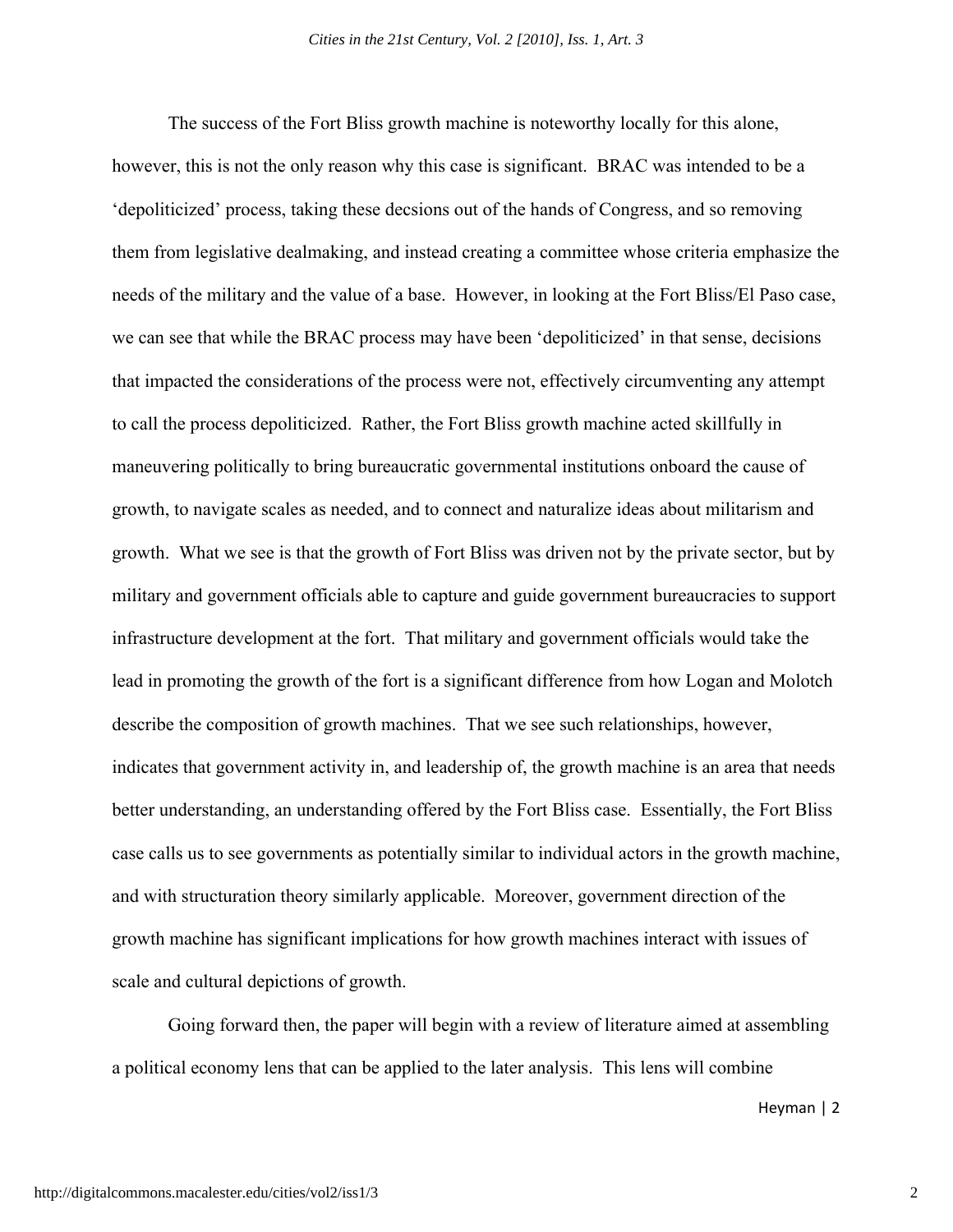literature around a variety of topics relevant to the Fort Bliss case, allowing a look at issues of who participates in the growth machine, how that growth machine traverses multiple scales, and how it constructs growth in the mind of the public. The paper will then briefly go through the methodology of how this case study was examined before moving on to the analysis. The analysis will begin by listing members of the Fort Bliss growth machine and briefly laying out the role that they played in the development. The analysis will then examine how bureaucracies can act in a framework given by structuration theory, and the impacts this has on Logan and Molotch's envisioning of the growth machine. From here it looks at how this change in actors affects issues of scale, making the activities of the growth machine easier. The analysis concludes with a look at how the growth of the fort was constructed in local media. Finally, the paper will conclude by looking at the implications of the Fort Bliss case for how growth machines are composed, and how militarized growth can be resisted.

## Review of Literature

In looking at how the political economy of place operates in a situation such as the expansion of Fort Bliss, there are a variety of different perspectives to choose from. The foremost two are the growth machine perspective of Logan and Molotch, later reapplied by Hayden, and structuration theory developed by Giddens. There are also other elements that need to be paid attention to in looking to develop a model of political economy, particularly the scalar considerations that Cox reminds us of, and the similarities that government agencies can bear to interest groups. None of these points runs contrary to the others, but rather they force a broader set of considerations to be made in applying them, each providing a piece of the puzzle. Combining these perspectives allows an elegant view of political economy. Logan and Molotch establish the basic focus of our endeavor as they set growth as the main topic needing to be

Heyman | 3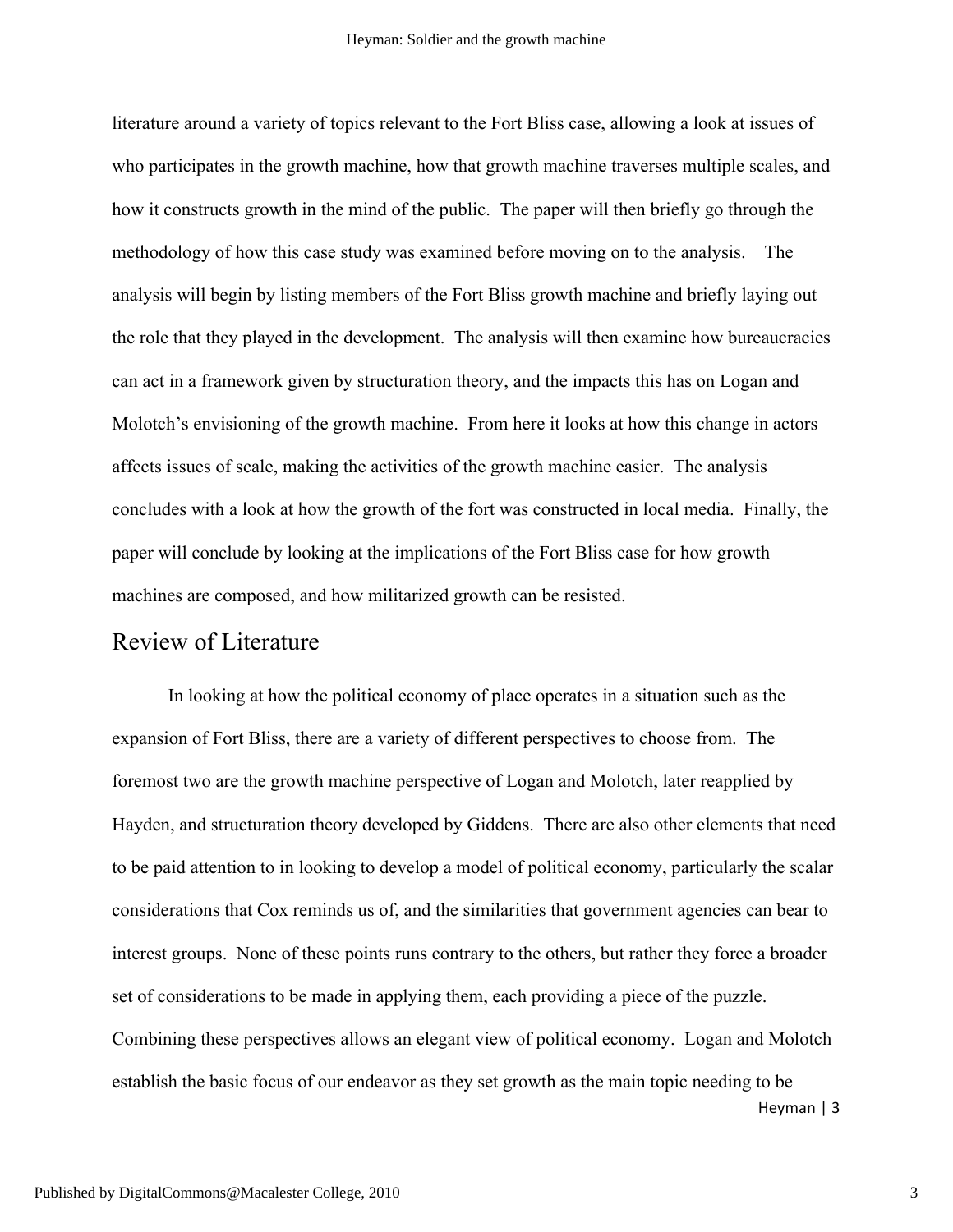explored in urban geography (Logan and Molotch 1987, 32-34). Hayden emphasizes the role of cultural and ideological influences both leading to growth and born from growth (Hayden 2004, 5-9). Structuration theory adds significant insight into how actors participating in that growth process operate, giving an idea of what makes these actors effective in pushing for growth (Pred 1984, 289-291). Cox reminds us that in the politics around growth, actors can, and often need to, operate effectively at multiple spatial scales (Cox 1998). Finally, the literature about interest groups adds to our understanding of the role of government in the process, challenging the idea that governments are unbiased actors (Niskanen 1971, 38-41; Dunleavy and Hood 1994, 12). Indeed, our understanding of the political economy of place is strongest when we view it through all of these lenses simultaneously, as that allows us to see all facets of the issue at hand.

#### **Constructing a Framework of Political Economy**

#### *Logan and Molotch—Growth Machines*

In composing such a lens to look at political economy, Logan and Molotch provide a good point of departure in their exposition of growth machines that have driven American urban development over the past many decades. Essentially, Logan and Molotch see growth as being a very specific urban agenda that has been promoted by interlocking alliances of developers, businesses, utilities, local media institutions, and often involving local government (Logan and Molotch 1987). Indeed, one of the things that Logan and Molotch emphasize is the number and types of actors that are involved in growth machines, often including institutions that upon first glance would seem to bear little if any interest in the question of growth (Logan and Molotch 1987, 62-85). These alliances maneuver to control the decision making processes, across any number of scales, not only to promote specific plans for growth, but moreover to promote and naturalize this constant growth (Logan and Molotch 1987, 52-62). Growth machines are vital in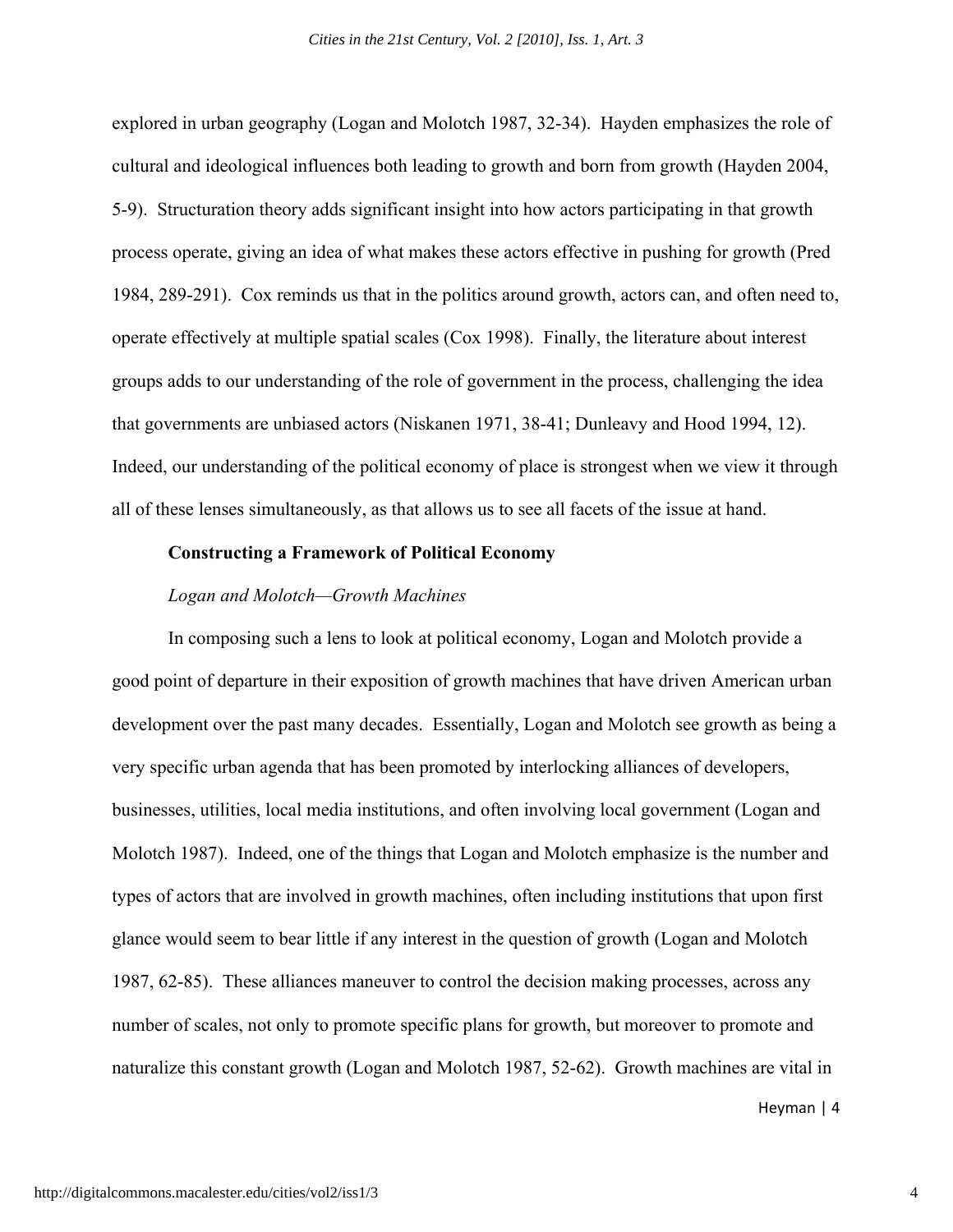couching all the politics that goes into growth and new development in 'value-free' terms, where the growth is tied to the 'normal' operation of a 'free' market, a perspective that naturalizes growth and makes it seem unavoidable (Logan and Molotch 1987, 52-62). By doing this, growth machines help suppress conflicts that can occur between the use values of urban places and their exchange values, the values the members of the growth machine are focused on exploiting (Logan and Molotch 1987, 32-39). The ideological aspect is emphasized by Logan and Molotch as urban areas face a question not of whether they should grow, but rather how they should grow, because of this agenda of growth machines (Logan and Molotch 1987, 52-62).

#### *Hayden—Cultural Constructons of Growth*

Building off this, Hayden pays particular attention to the cultural influences on growth that have contributed to the development of growth as an ideology. Hayden importantly calls attention to a number of cultural influences that have intersected the efforts of growth machines, where the influence of Christian themes make single family houses 'heavenly', or large lot sizes with prominent landscaping are promoted as 'picturesque', influences which have reinforced the effectiveness of growth as an ideology (Hayden 2004, 5-9). These intersections make growth not only seem natural, but also desirable. Hayden holds that such an outcome, because of the specific manner in which it was constructed from these cultural and ideological influences, is hardly inevitable, a comment about the form that also reinforces Logan and Molotch's point about the active operation of these growth machines (Hayden 2004, 3-9). However, we can certainly see the power that such a construction has in determining how ideas about growth and alternatives to growth are broached. In looking at this, we can draw on ideas of power put forward by Lukes, who notes that not all ideas and issues are treated equally in the public sphere (Lukes 2005, 14-36). Rather, elites often can exercise considerable power over what goes onto

Heyman | 5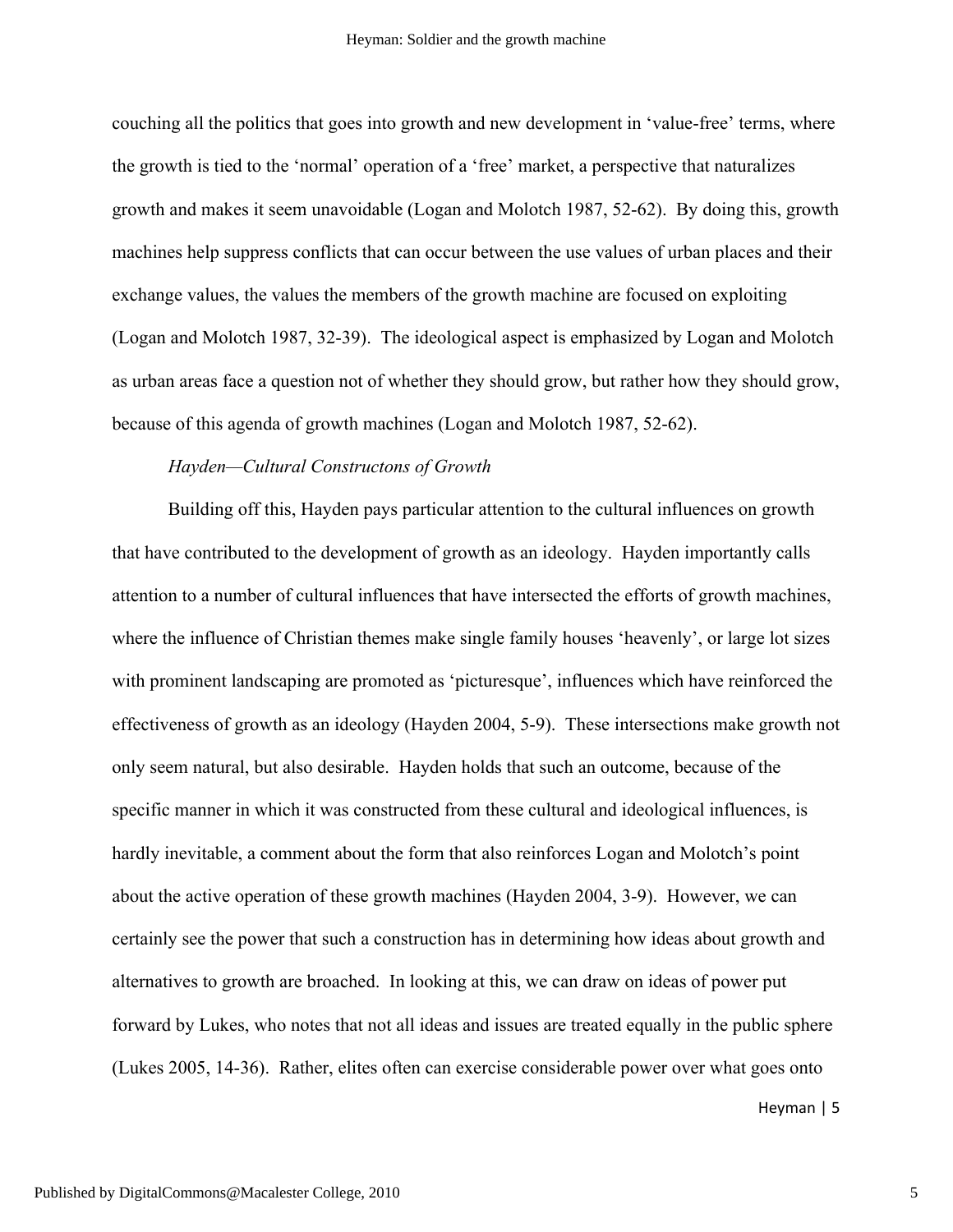the public's agenda, and what ideas are considered legitimate or illegitimate for consideration (Lukes 2005, 14-36). Combining this with Hayden's analysis allows a look at the forces used to construct and naturalize growth, and what it may take to propose an alternative.

#### *Pred and Giddens—Agency of Actors in Growth*

Another addition to the base provided by Logan and Molotch comes from structuration theory, developed originally by Giddens, which provides a perspective on how actors effectively exercise agency in a situation that seems dominated by large institutions and structures. In looking at this, Logan and Molotch take a largely pessimistic view of the ability of individual actors to affect significant changes, much less successfully resist, structures such as growth machines (Logan and Molotch 1987, 43-49). Structuration theory challenges such a limited view of what is possible, proposing instead that actors can act with great intent and success in working to shape activities around them when they are aware of the structures they are operating within (Pred 1984, 290-291). Essentially, it aims to provide a role for individual agency, while recognizing that the potentials of such agency do face significant limitations (Pred 1984, 289- 291). Indeed, the point is made that agency is embedded in structure to the degree that it both shapes and is shaped by those structures (Pred 1984, 290). Likewise, individual actions only occur through such structures and those actions result in structure (Pred 1984, 289-291). By describing this role of individuals, structuration theory fills a significant gap in Logan and Molotch, which had recognized potential resistance among communities to the activities of growth machines, but largely avoided describing such resistance (Logan and Molotch 1987, 37- 39). It is notable, however, the even though this opens up more space for participation by individual actors, the actors structuration theory discusses are particularly engaged and well informed about the situation and structures they are dealing with (Pred 1984, 290-291). While a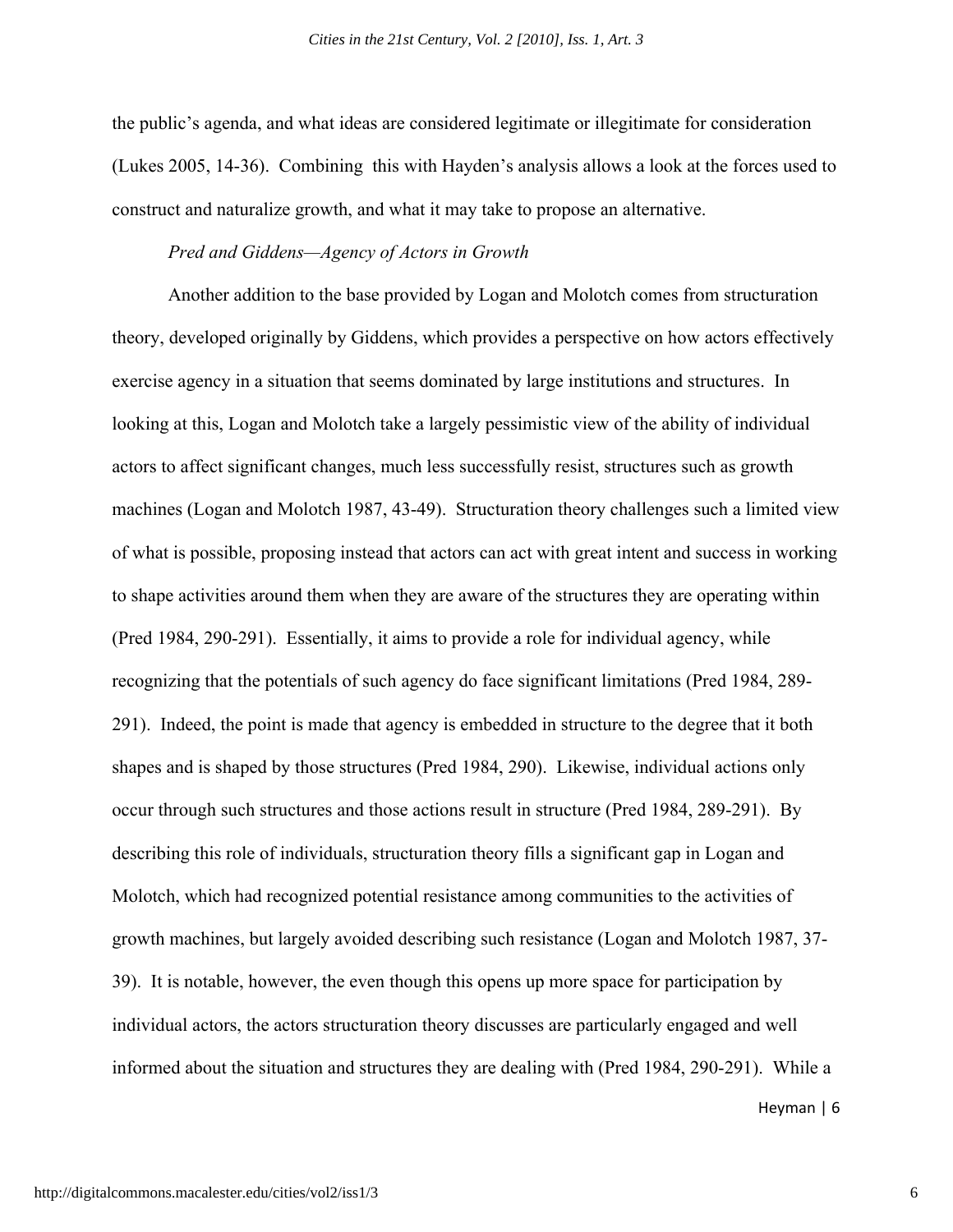broader space is opened than in Logan and Molotch, it is still a very limited space for individual participation.

#### *Cox—Growth and Scale*

Furthermore, structuration theory makes some important points about the role of scale and spatiality in this process, noting that institutions occur in specific times and spaces and both shape and are shaped by those circumstances (Pred 1984, 289-291). This fits well with the discussion of scale that takes place in Logan and Molotch, noting how growth machines, while they operate at multiple scales, have pieces rooted in particular spatial patterns (Logan and Molotch 1987, 32). Also expanding on the role of scale in this view is Cox, who stresses the degree to which actors frequently, and indeed must, make use of multiple scales in order to be effective. Cox stresses the degree to which structures such as growth machines often must act at scales above that of their opposition in order to circumvent such resistance (Cox 1998, 4-7). Likewise, he sees such ability to maneuver between scales as critical to any such resistance succeeding, as he demonstrates in the example of successful resistance to a gravel pit in England (Cox 1998, 4-10). Cox notes, though, that scaling up is not the only form that trans-scalar activity can take, although it is the form that has attracted the most attention in the era of globalization (Cox 1998, 3 and 5-7). Rather, relevant to thinking about growth, he notes that some actors, such as utilities, often must work in a manner that is smaller than the scope of that entity (Cox 1998, 11-12). Using utilities, he shows how in order to facilitate infrastructure spending that utilities try and spread out as much as possible, they often act to try and draw in new users through growth, something they do at scales smaller than those of the entire utility's service area (Cox 1998, 11-12).

*Niskanen and Dunleavy—Bureaucracies and Growth*

Heyman | 7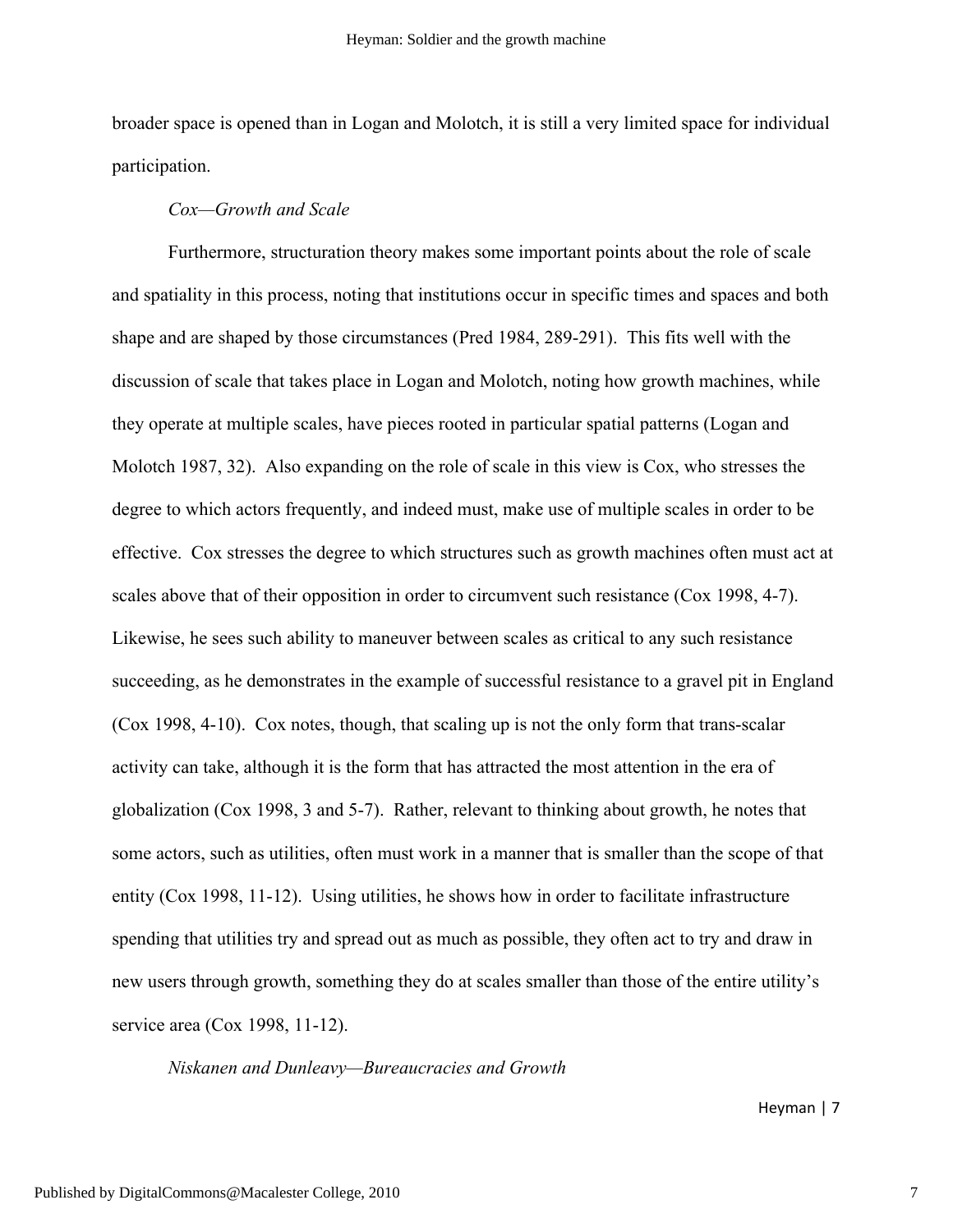Finally, one last piece of literature contributing to a lens of political economy deals with the way governments act as part of growth machines. Logan and Molotch highlight the potential role for governments in growth machines, and often point to government participation as being critical for the growth machine's success, emphasizing what government can do to promote growth (Logan and Molotch 1987, 34-37). They note that while governments may often be biased or conditioned to support growth, it comes as a result of the influence of outside elites, rather than as a pre-determined outcome of government itself (Logan and Molotch 1987, 66-69). While this understanding of the possible influences of outside actors upon the actions of government is correct, it seems to miss an important part of the role of bureaucracies in government as shaping governmental action from within. Filling this gap, we can call on a school of thought theorizing that governments can have internal politics, as well as external politics, pushing growth. In this, Niskanen considers that bureaucracies can come to act as interest groups in deliberations between different bodies, where they are concerned with maintaining, or expanding, the size, and thereby the status, of that organization (Niskanen 1971, 38-41). Dunleavy further characterizes this in his discussion of 'bureau-shaping', a process where administrators aim to build and expand their own pet projects within the bureaucracy of government (Dunleavy 1994, 12). Such behavior would seem to stress the expansion of government and any supporting entities, and sees particularly helpful in describing the behavior of institutions such as military bases.

#### *Synthesis—A Political Economy Lens*

Separately each of the perspectives mentioned above has significant limitations. Logan and Molotch point us toward the question of growth and first describe the growth machines, the agglomerations of business, real estate, and civic interests, that they see driving that process.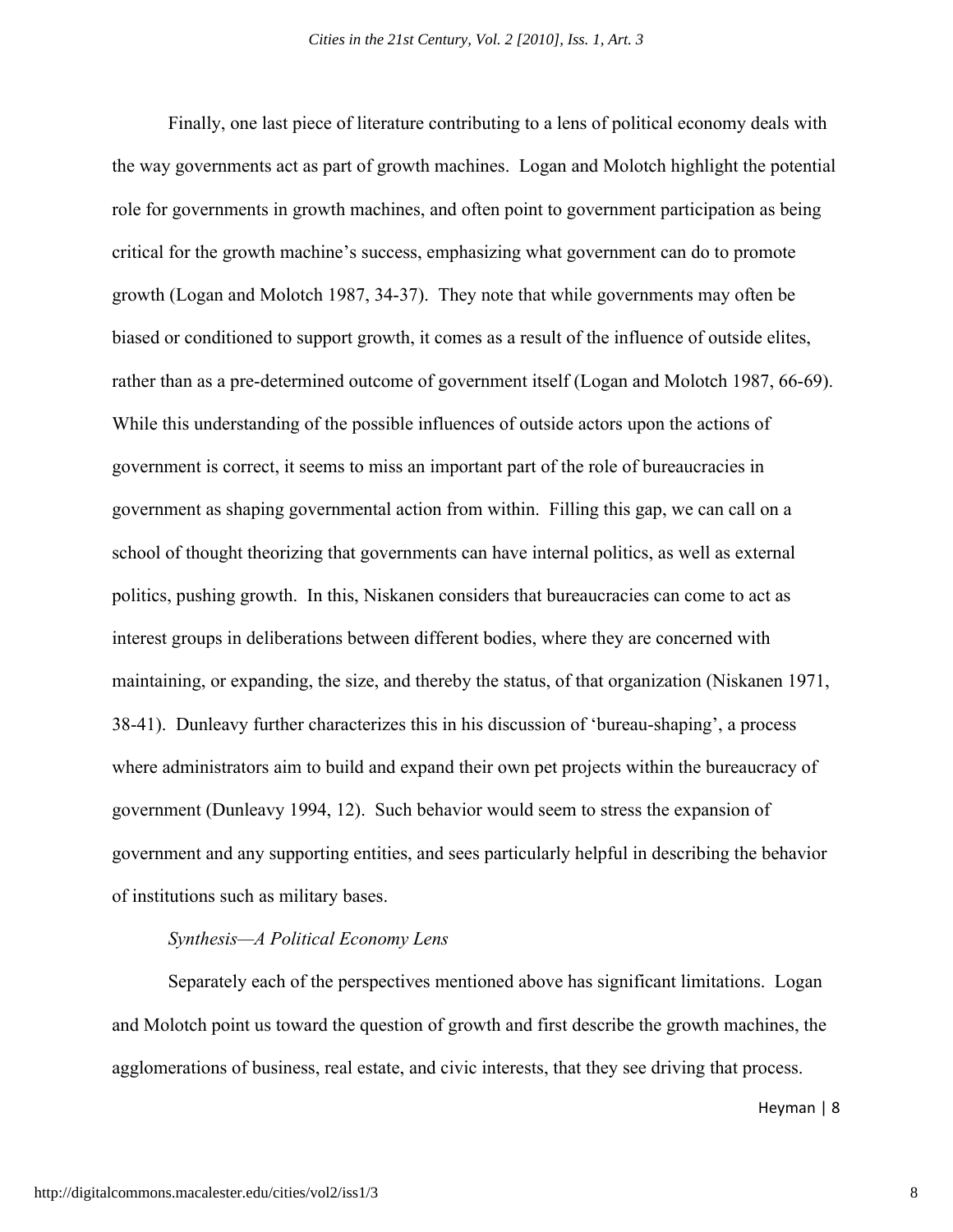However, their original analysis has shortcomings. It mentions, but underplays, the role of cultural influences in forming hegemonic ideologies of growth, an area where we need to turn instead to Hayden. Additionally, they largely dismiss the ability of individual actors to block growth in meaningful ways, dismissing the power of agency in the face of the growth machine, an overreaction corrected when considering the carefully bounded interplay of structure and agency that structuration theory provides. It gets into a greater discussion of the importance of scale, and urges us to pay attention to multiple scales simultaneously, but does a poor job describing how actors maneuver questions of scale, a gap nicely filled by Cox. Finally, the literature on government bureaucracies acting as interest groups focuses our attention on the role of government as an actor in the growth machine. By piecing these theories together, a better, more thorough lens has been developed through which to view the political economy of urban growth.

## Methodology

Heyman | 9 This project is an exploratory case study aimed at answering questions of how growth machines come to dominate a 'depoliticized' process such as BRAC and peripheral questions of how the growth machine addressed issues of individual agency, bureaucracy, scale, and the naturalization of growth. Mostly the work for this project consisted of an investigation of various documents concerning the growth of the fort. Foremost among these were newspaper reports, mostly from the *El Paso Times*, which were used to establish a timeline for the expansion of the fort, a list of actors involved, and descriptions of the sorts of interactions that comprised the growth machine. Additional resources consulted in researching the growth of Fort Bliss include documents from local governments, such as the city or county of El Paso, local public institutions such as schools or utilities, state and federal legislative bodies, and local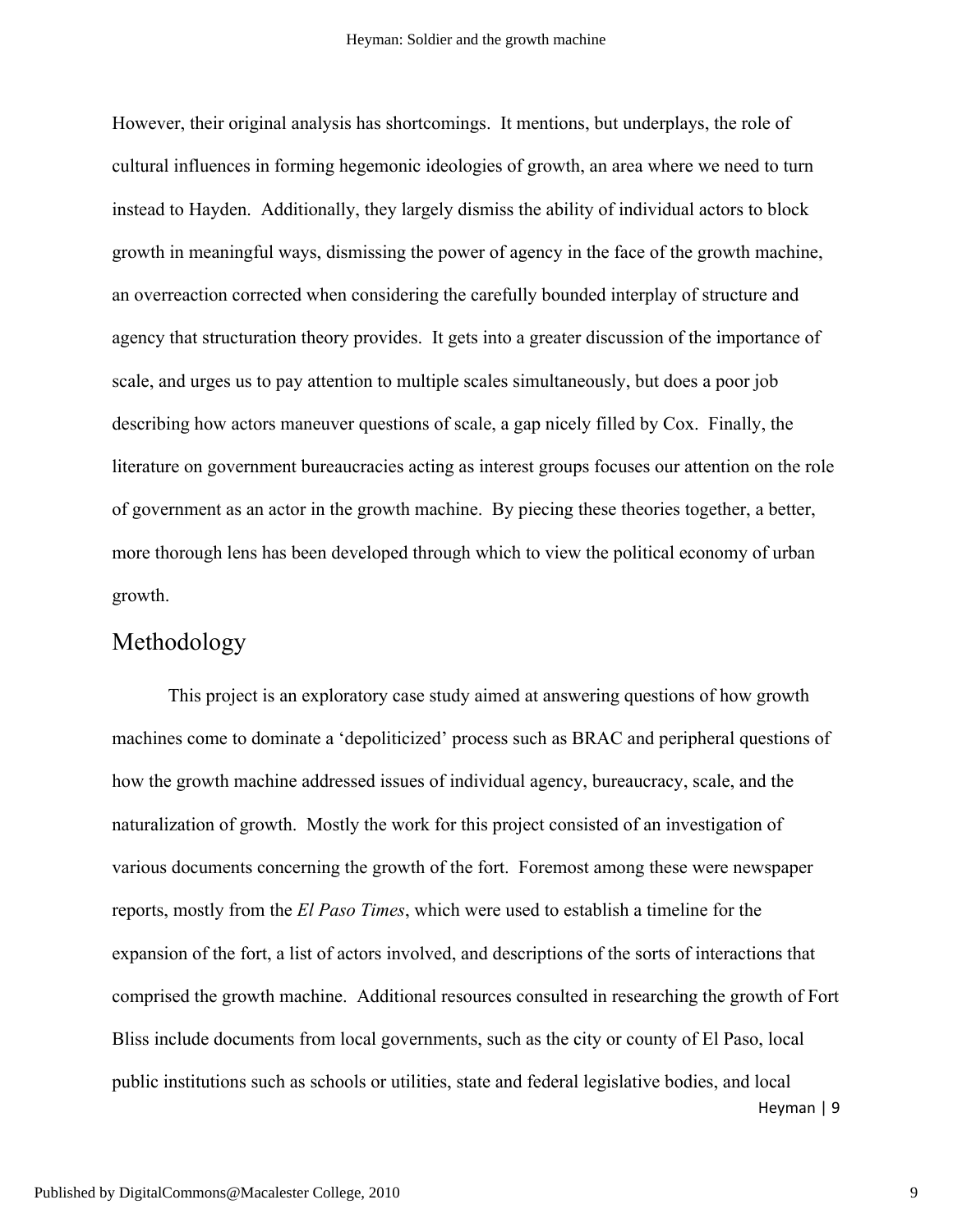business interests. These resources were largely used to expand upon the interactions described in the news reports. Finally, public documents from the BRAC commission were used to try and examine the decision making process at that stage of these events.

Fort Bliss was chosen as the case study site for this project as a result of the extraordinary growth the fort has undergone since 2004. Since that date, the number of troops assigned to the fort over the long-term have increased more than twofold as a result of a series of personnel decisions reached by the Department of Defense and the BRAC commission. Fort Bliss was one of few installations to gain significant numbers of troops as a result of the 2005 BRAC round, and this is a drastic turn around from the 1995 BRAC round when the fort lost a third of the soldiers assigned to it. Between the significant growth of the fort from 2004 onward, and the drastic turnaround from 1995, it seemed that the growth of Fort Bliss was notable to investigate an extreme case. Indeed, it seemed a useful example to study given the extraordinary success of collective efforts oriented at surrounding growth for the fort. While this is not a typical case, and cannot easily be generalized to another military institution, it seems apparent that the Fort Bliss case is worthwhile as it allows a study of a militarized growth machine, with both civilian and military components, that was a highly successful venture. It was successful in influencing the decision of a 'depoliticized' organization, obtaining a drastically different response than 1995, and securing the growth they desired. There is every reason to look at it as a unique case, but one that we must recognize as offering a potentially new model for the operations of some growth machines.

Documents for this study were analyzed using critical discourse analysis, a method of discourse analysis that pays particularly close attention to the power relations conveyed in a document. As a result, this paper pays particularly close attention to the subquestions mentioned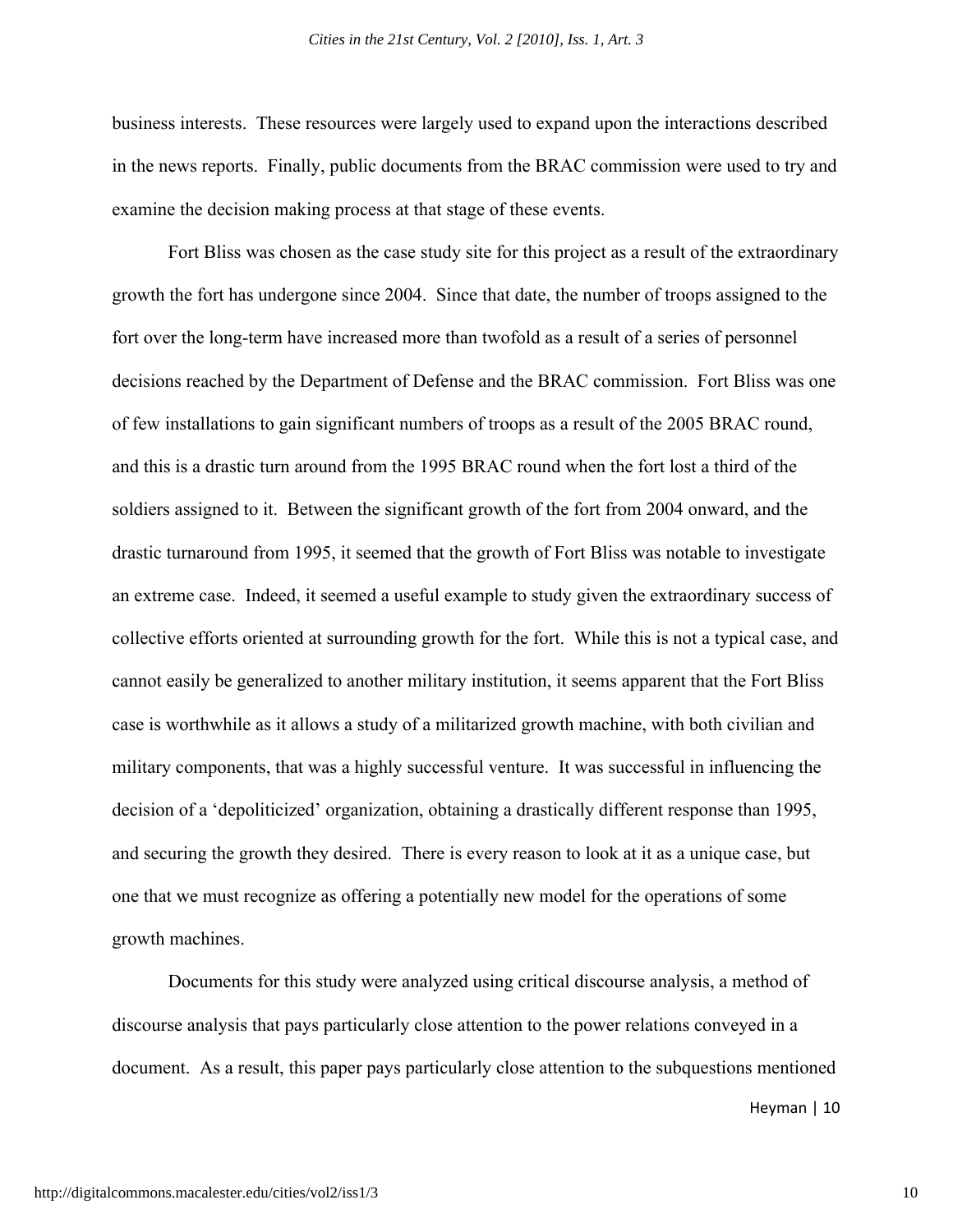above: how agency and bureaucracy intersect; how scalar issues can be maneuvered by a powerful growth machine; and how growth is naturalized, particularly when it intersects with another powerful institution in the military. The first two subquestions allow the paper to get at how individual actors in a growth machine can move to harness and wield power in pursuit of growth. The third question aims to look at the power of growth machines as an institution, particularly when combined with the powerful institution that the military represents in American society. By looking at these questions, the paper aims to provide a rich look at how growth machines can operate, the implications of these operations on society, and how alternatives to these growth machines potentially can be posed.

## Results and Analysis

#### **Fort Bliss, BRAC, and the Growth Machine**

Heyman | 11 One key point we can take from the example of Fort Bliss, is that even with BRAC being a supposedly depoliticized process, designed to allow the military to make the decisions that best fit their strategic and logistical needs, the fort is still the site of a growth machine (www.brac.gov). While the BRAC process itself may be depoliticized, this is not true of any number of ways that the fort is positioned going into and coming out of this decision. Many of the factors that shape how the military considers a base in the BRAC process, such as the presence of infrastructure to support growth, can be shaped by external political economic processes, as was exactly the case with Fort Bliss. This role for the growth machine in a depoliticized process is significant, because the perception of BRAC as an unbiased military assessment of the situation effectively serves to legitimize and obscure the intentional push for growth as it occurs such as at Fort Bliss. This significantly serves as part of how the growth of a military institution such as the fort is naturalized and justified in the mind of the public, a topic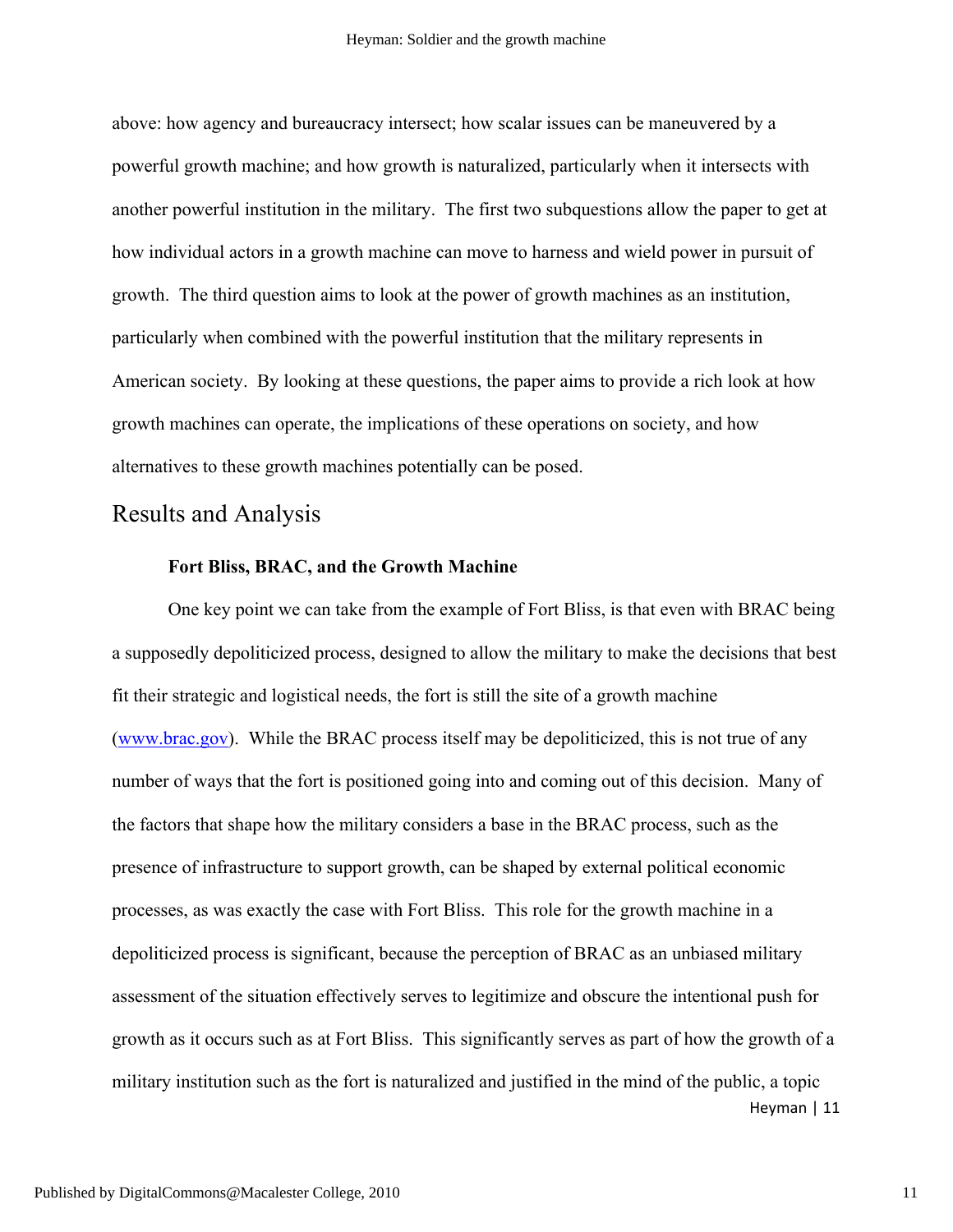that will be explored in more depth later. Furthermore, such obfuscation in this particular example curtailed the possibility of broader community discussions about both militarism and growth.

El Paso and Fort Bliss had been viewed negatively by the military in the 1995 round of BRAC as a result of poor local infrastructure to support the fort, combined with local disinterest in improving that infrastructure (Roberts 2005a). Because of this, the  $3<sup>rd</sup>$  Cavalry was reassigned to Fort Carson, Colorado during that round, a move locally viewed as the Department of Defense rebuking Fort Bliss and its support in El Paso (Roberts 2005a). As a result of this realignment, the Fort Bliss growth machine emerged as a means of working to better position the fort to capture military created growth (Washington Valdez 2004). Notably, we can view the 1995 BRAC round as an example of there not being a growth machine positioned around Fort Bliss, a useful comparison to the 2005 round that allows one to see the significance of the growth machine in this 'depoliticized' process. Indeed, the main lesson that local leaders discussed taking in the aftermath of the 1995 BRAC round was the development of highly intentional efforts to promote the fort, first to stabilize it as there were fears the fort would be cut entirely, and culminating in the preparation of the fort for later growth (Roberts 2005a; Washington Valdez 2004).

#### **Composition of the Fort Bliss Growth Machine**

The growth machine that emerged around Fort Bliss corresponds well with the growth machines Logan and Molotch laid out. Many elite local actors came together around a consensus of pursuing growth for the fort, and if we use Logan and Molotch as a field guide to growth machines, we see that almost all of the actors they mention are involved. This coalition is particularly broad, including: actors from local government, particularly the City of El Paso,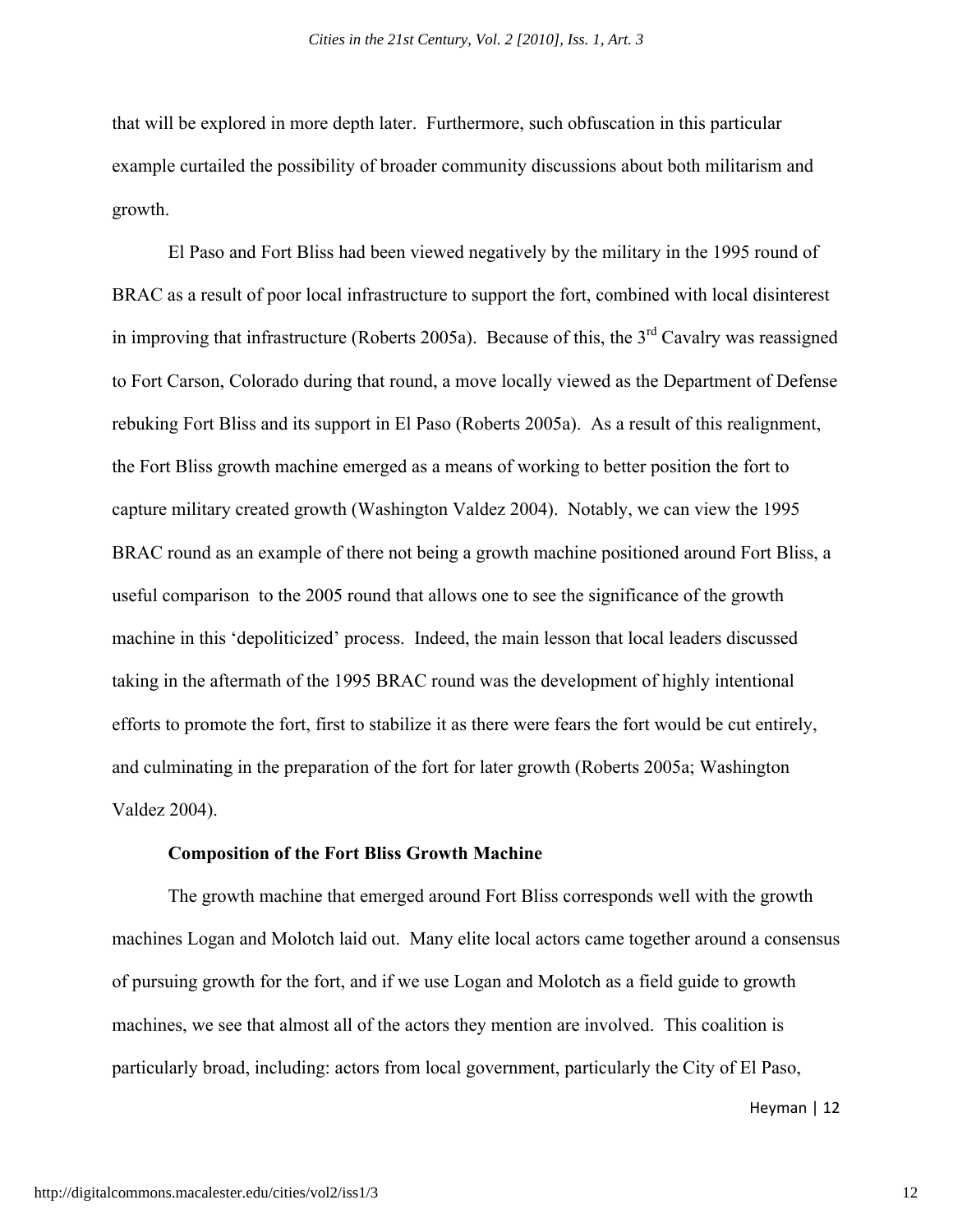individual speculators tied to growth as well as business coalitions such as the local chamber of commerce and regional development corporation, local utilities, notably El Paso Water Utilities, other services such as the El Paso Independent School District, politicians at both the state and federal levels, the local newspaper, and people within the fort itself. An overview of these actors and what they brought to the growth machine is helpful for understanding how the fort's growth occurred.

#### *The City of El Paso*

City officials played a significant role in promoting the development of a growth machine around Fort Bliss. They provided support for the fort, serving as boosters, particularly interested in combating the local disinterest that was perceived as undermining Fort Bliss in the 2005 BRAC round. Furthermore, they worked to facilitate developments that would position the fort for future growth. In doing this, city officials worked closely with a wide spectrum of actors and particularly closely with other governmental officials in securing new infrastructure investment and with people at the fort in addressing concerns about distance between the fort and the surrounding community (Roberts 2005c; Roberts 2005d; Cruz 2004a).

*The Greater El Paso Chamber of Commerce & The El Paso Regional Development Corporation (REDCo)*

Local business leaders played a significant booster role for Fort Bliss, both leading up to, and in the aftermath of the 2005 BRAC decision. These organizations are particularly important in two ways: 1) by providing a booster role for the fort and working to show community involvement with, and commitment to the fort and its residents; and 2) through work aiming to attract defense contractors to El Paso, as a means of developing an agglomeration economy that supports the presence of the military base (Dayoub 2008; Roberts 2008).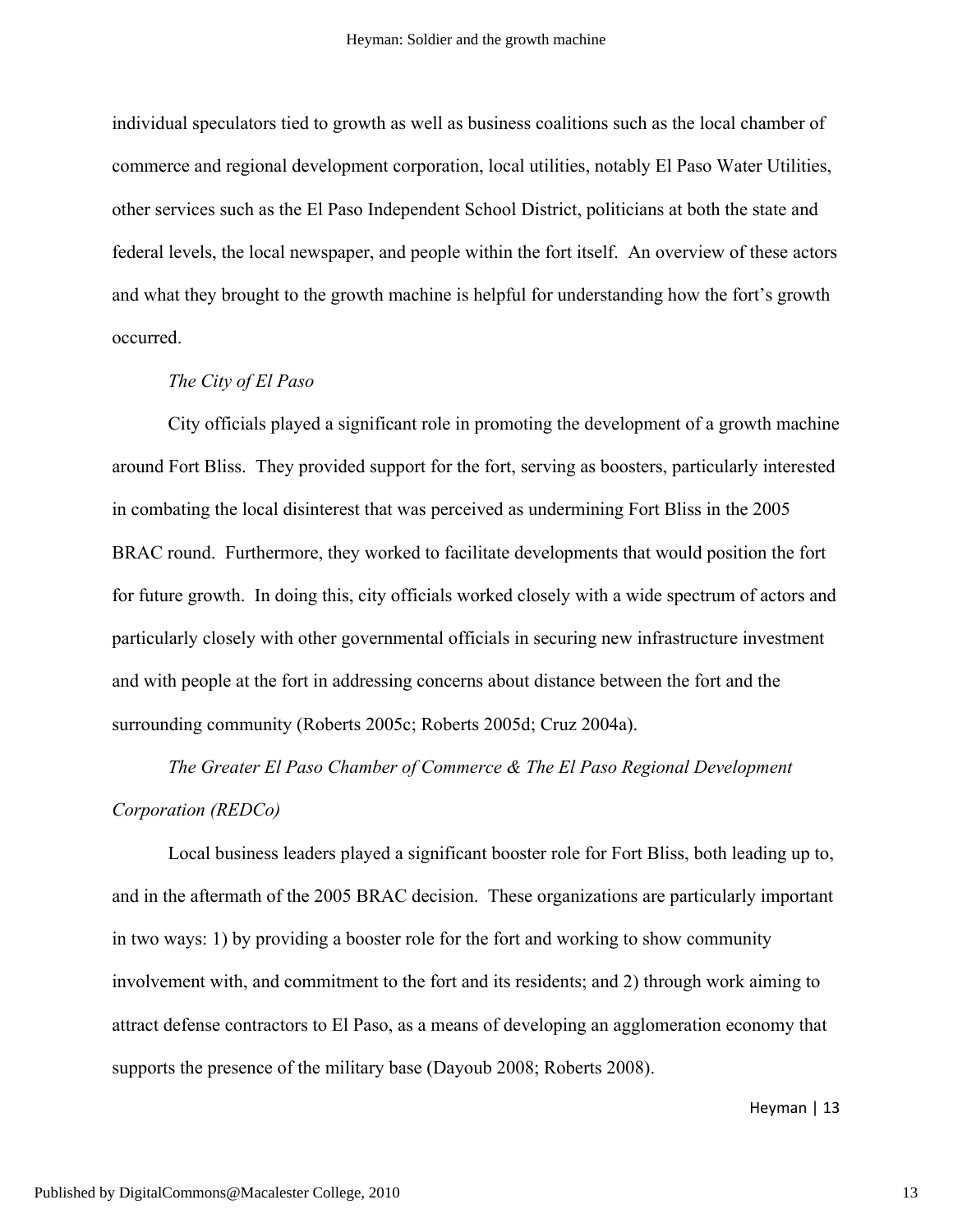#### *Local Developers*

Local developers, particularly residential developers, stand to profit nicely from the expansion of Fort Bliss. City planners have projected a multi-thousand unit shortage as a result of the growth of the fort, and it is further estimated that a majority of the incoming soldiers will be housed off-base (Roberts 2004). This obviously generates considerable demand for housing in the areas around the fort, and possibility for profit off of that real estate. To quote one major local developer, "This is a chance for the Northeast [El Paso] to be a thriving community again", thriving because of an influx of new opportunities to develop housing (Cruz 2004a).

#### *El Paso Water Utilities (EPWU)*

The local water utility played a key role in facilitating the 2005 expansion of Fort Bliss through its efforts to secure stable long-term water supplies for that portion of the city, addressing one of the major concerns that had been raised in the 1995 BRAC round (Roberts 2005d). Doing this, through construction of a desalination plant, saw the utility work very closely with fort leadership, city officials, and various federal officials, and successfully maneuvering scalar issues to do so (Roberts 2007a).

#### *El Paso Independent School District (EPISD)*

The school district has had significant interactions with Fort Bliss, operating one high school and several elementary schools on base property (Cruz 2004b). As such, the school district is a key link between the fort and the surrounding community, a role the district meets through special programs such as a Military Family Liaison Program

(http://www.episd.org/ schools/team bliss.php). The success of such endeavors was critical in demonstrating that the community would be able to cope with the growth of the fort.

*Politicians Operating Outside El Paso*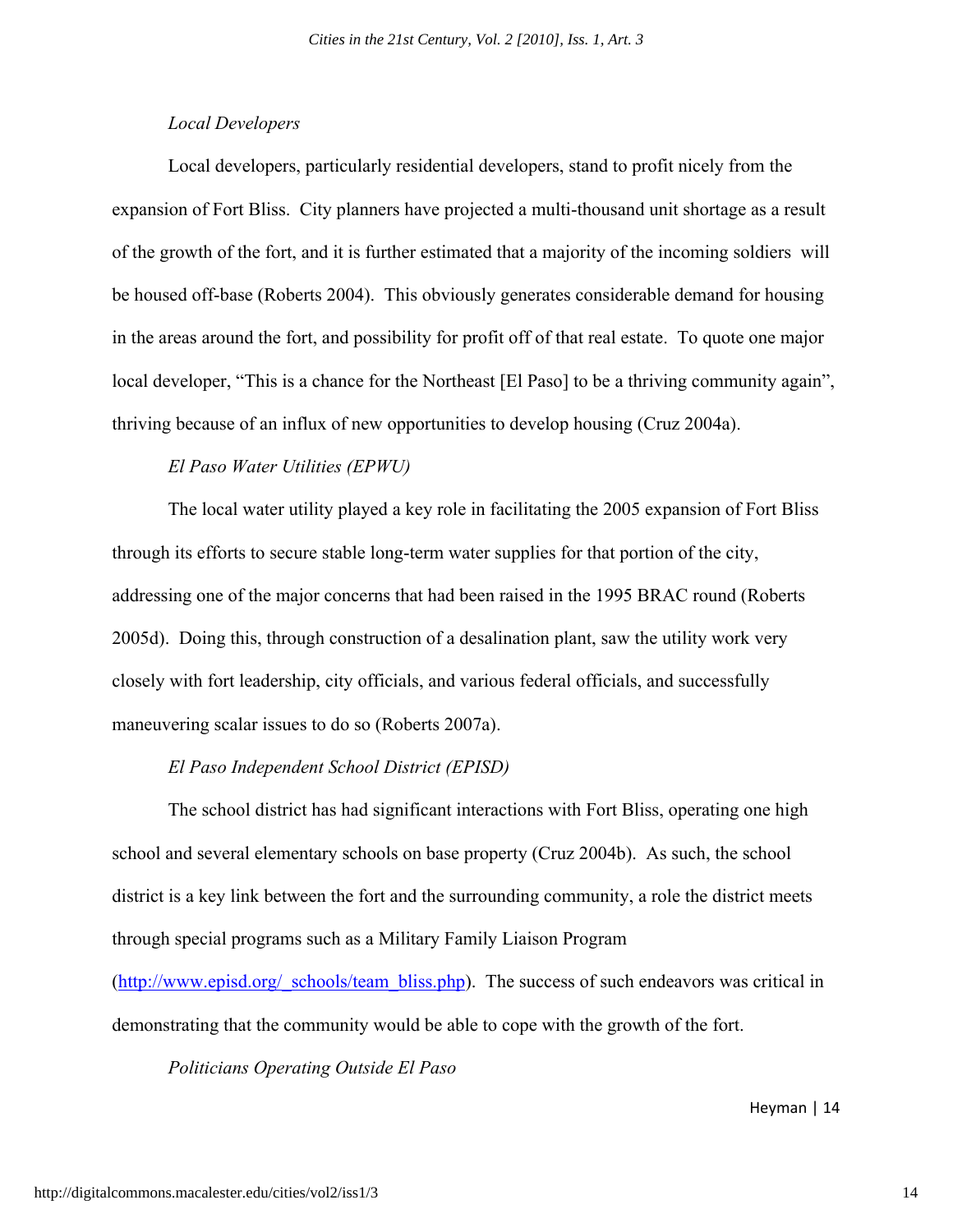Elected officials played a significant role in the growth machine, particularly as they allowed the growth machine a means of easily navigating scalar issues that had to be overcome to secure the resources that provided the infrastructure critical to the fort's growth. Congressman Silvestre Reyes was a key early member of the Fort Bliss growth machine (Roberts 2005a). State Senator Eliot Shapleigh, who chaired a sub-committee on Base Realignment and Closure in the Texas Senate, was critical to focusing the attention of state government on providing resources to facilitate the growth of the fort (Roberts 2007c). Similarly, Senator Hutchison played an important role in Washington, bringing resources to El Paso that provided the infrastructure that allowed the fort to be positioned for growth, working closely with EPWU and people in the fort (Roberts 2007a).

#### *The El Paso Times*

The local English language newspaper, the *El Paso Times* was an important part of the growth machine as its role as local booster helped publicize, promote, and naturalize the growth of the fort, and the growth machine that operated around it (EPT Editorial 2004; EPT Editorial 2005). While many of the actions of the growth machine happened quietly, the paper was always there to promote those activities as needed.

#### *Fort Bliss Personnel*

Officers at the fort played important roles in guiding the actions of these other institutions, working with them to intentionally position the fort to be in a place where it could grow under the 2005 BRAC round (Roberts 2005a). Fort officials worked with institutions such as EPWU and EPISD to secure infrastructure such as a desalination plant or new schools needed to support an influx of soldiers and their families (Roberts 2007a). Base officials have gone back and forth between the fort and the local business community, where they have worked to secure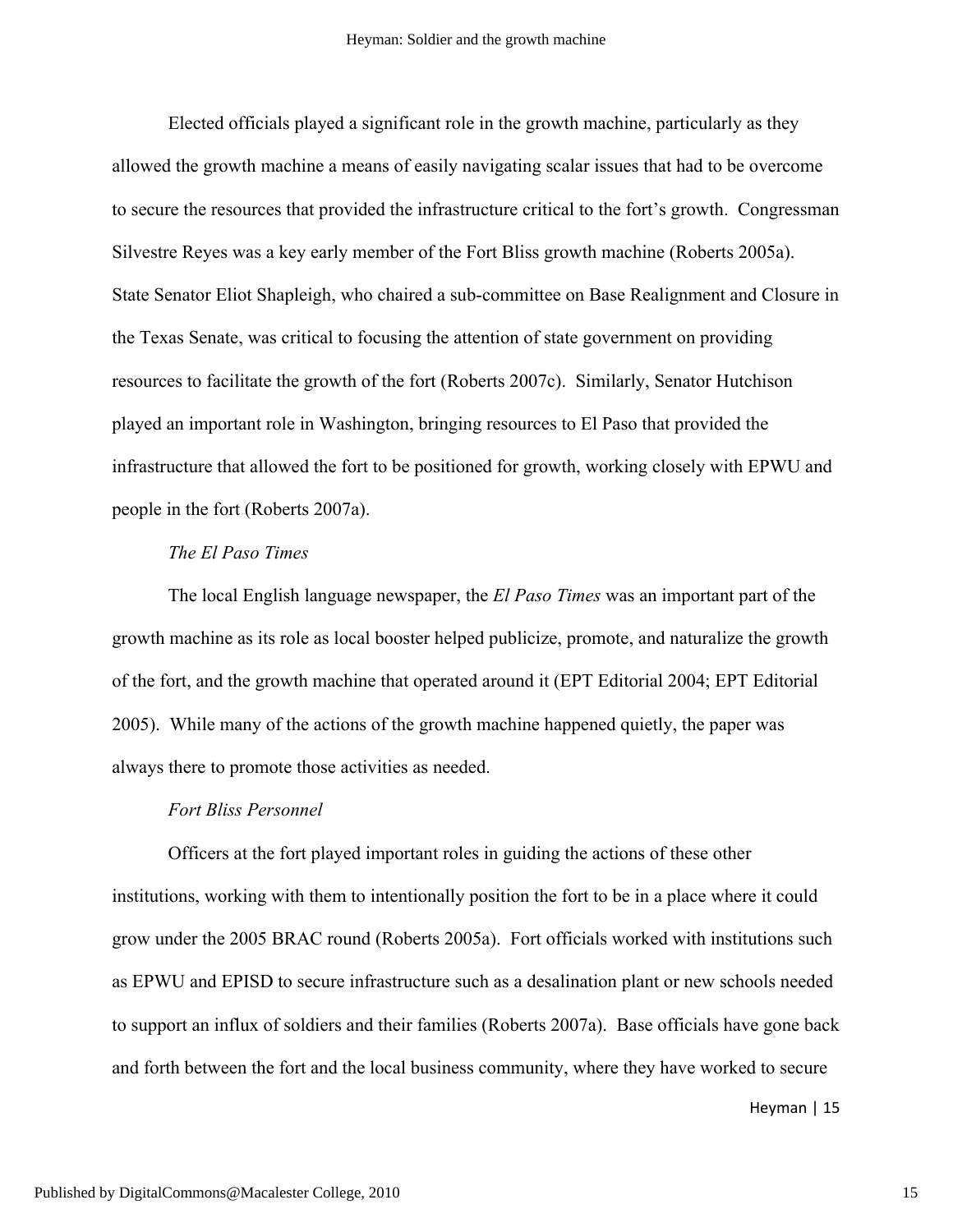other defense related investment locally, and thereby strengthen the position of the fort (Roberts 2008). Moreover, base leaders have sought out contact with other local elites to try and strengthen ties between the fort and the larger community (Roberts 2005a).

All of these actors combined to provide support for projects and infrastructure that would position Fort Bliss for a positive outcome in the 2005 BRAC proceedings, an outcome that itself would entail significantly more growth for the machine to profit from. Government in this example is a distinctly non-neutral ground, acting on all scales to promote the fort's expansion. Businesses involved supported such government activity, serving as boosters, and as means for government to get the resources it needed out of the private sector to support such development. In doing so, government and business worked in unison around a common theme that naturalized and facilitated the growth of the fort, taking advantage of the different resources and forms of access that each actor brought, to allow the machine to navigate around potential obstacles. Furthermore, they showed the power of the growth machine to operate at multiple scales to ensure that growth could be achieved, and also harnessed the ability of individual, knowledgeable actors to work within the broader structures of society to secure this growth. Before looking at the scalar issues, however, it is important to examine the seeming role reversal from what Logan and Molotch propose, where the private sector drives growth, and uses what are effectively puppet governments to carry out such agendas, to the government driven growth we see here. In this case, a turn to Niskanen's look at the workings of bureaucracies, placed in a context of structuration theory would seem to answer the riddle.

#### **Structuration and Agentic Bureaucracies**

Niskanen's 1971 work on bureaucracies discussed earlier, points out that government, in addition to being influenced by other portions of the growth machine, is perfectly capable of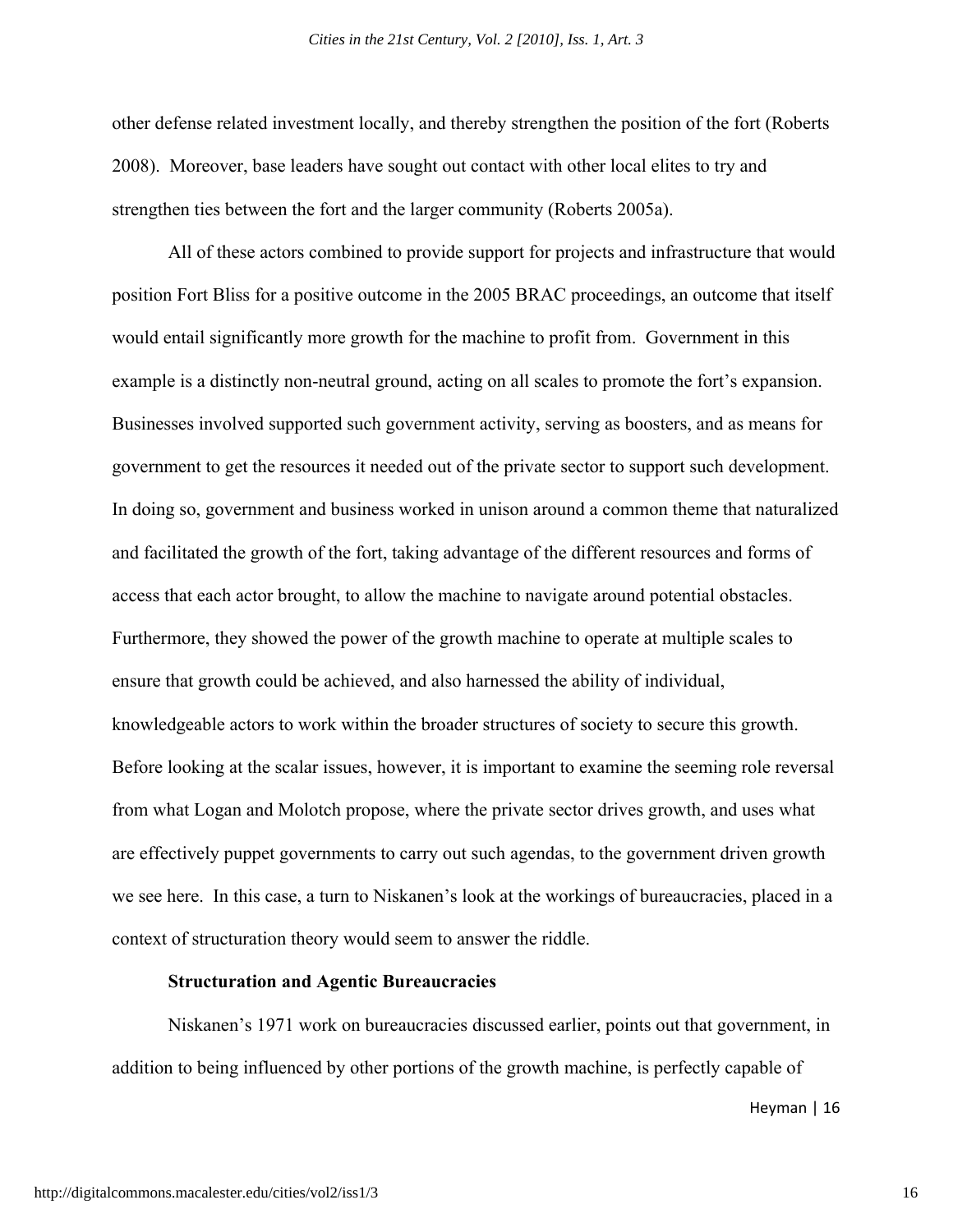serving as its own impetus for growth. Indeed, a significant portion of the initial push for the growth of Fort Bliss can be attributed to the maneuverings of governmental institutions, not the capitalists that are the root cause pointed to by Logan and Molotch. Rather, much of the push for growth can be traced to the base itself, where officers were critical in promoting infrastructure development and cultivating community relations that laid the foundations for growth. This ability of individuals at the base to use the government to promote growth certainly shows the applicability of Niskanen's work. Moreover, it demonstrates the need for a consideration of structuration theory in this analysis, as it shows the role for individual agency in driving structures such as government to act in particular ways. The synthesis of structuration theory and bureaucracies forces the observer to pay closer attention to the role of government as a driver of growth, not just a battleground in the process.

We can see the importance of the fort as a driving force in its own growth in news reports of the activity surrounding the expansion of Fort Bliss. Fort officials are repeatedly described as seeking out infrastructure projects and community connections that would position the base to avoid a repeat of the 1995 BRAC process. One of the most important examples of the fort seeking out the infrastructure it needed to grow was in developing a partnership with EPWU around a desalination facility (Roberts 2007a). News reports described how the project came to be thusly, "Fort Bliss was considering the planning of a 7.5-million-gallon-per-day desalination plant at that time. In discussions with El Paso Water Utilities [considering its own facility], it was agreed that a single, larger facility would be more economical for both parties" (Archuleta 2005). In pursuing first their own facility, and later this partnership with EPWU, it is apparent that fort officials were looking to put infrastructure into place that would address concerns not only about whether the fort could handle growth, but about whether it was sustainable over a

Heyman  $|17$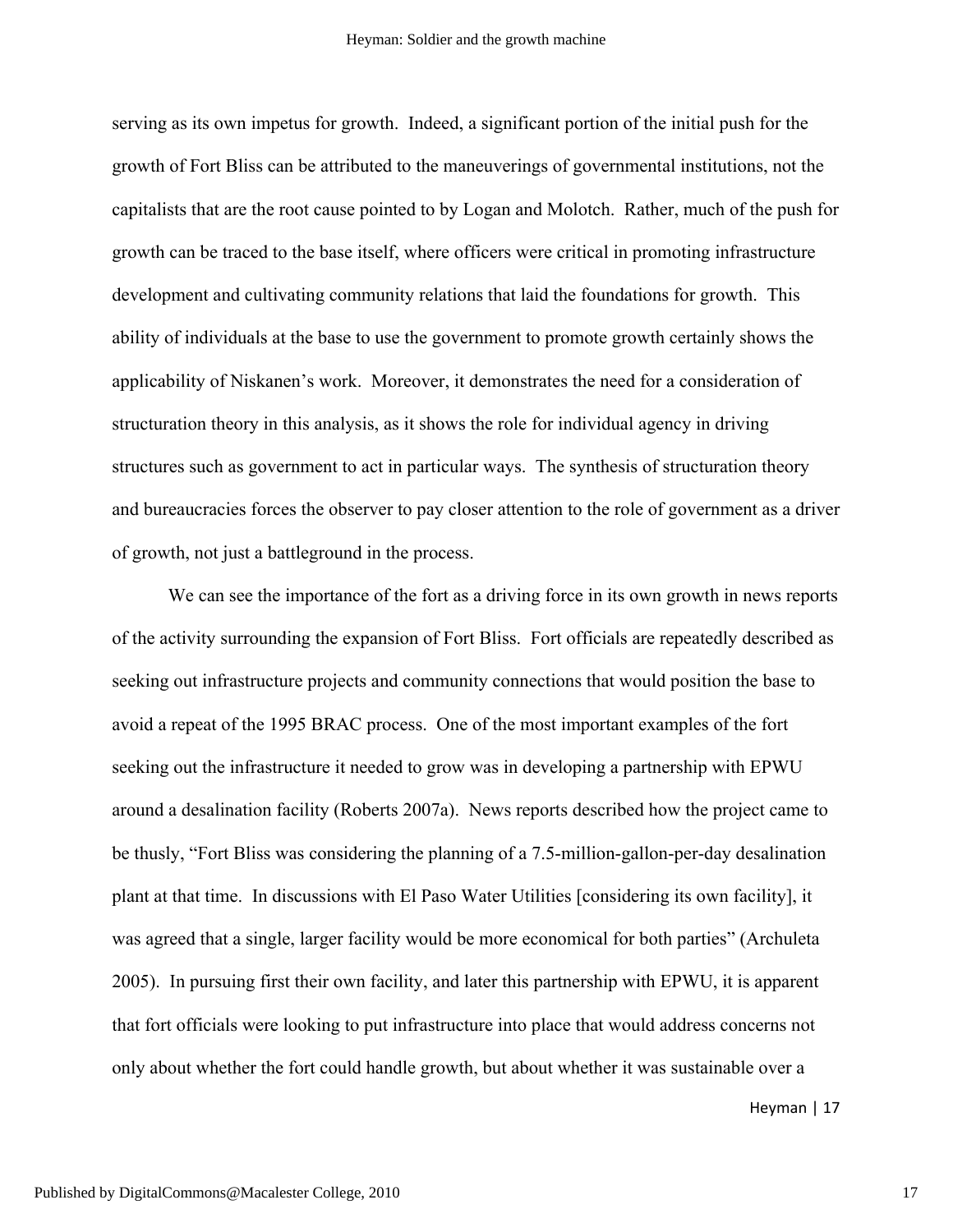long term (Roberts 2005d). Moreover, in first pursuing their own desalination plant, we can see that fort officials were taking an active role in initiating the process (Archuleta 2005). It was not just that this opportunity to support growth was presented to the fort, but rather that leaders were seeking out such opportunities on their own.

Similar activity on the part of base officials is visible in a number of other infrastructure projects as well. Talking about schools at the fort's annual education fair, Brigadier General Robert Lennox said, "The challenge for all of us is to work together to make education a top priority" (Roberts 2005e). In addition to fort leadership's pursuit of infrastructure development were efforts to strengthen ties between the fort and the surrounding civilian community. To quote a former commander of Fort Bliss, who takes significant credit for starting these efforts, "We reopened new bridges to El Paso so that every colonel at Fort Bliss was asked to find some opportunity in El Paso—join the opera association, the symphony, Girl Scouts, Boy Scouts where we could help enrich the community" (Roberts 2005a). Moreover, we can see the central role of local military leaders, even on projects where the military did not take the lead. This role can be described thusly, "Regular meetings with school representatives, the home builders association, realty companies, elected officials and civic leaders, and members of the chambers of commerce have all been positive and have assured us that they are poised and ready to meet the growth challenge facing Fort Bliss and the El Paso community in the next five years" (Roberts 2007b). This was not a growth process undertaken by the community, but rather was one developed by military leadership and sold to the rest of the local growth machine. The military was an important actor in the decision made about the base, almost always at the center of planning this growth.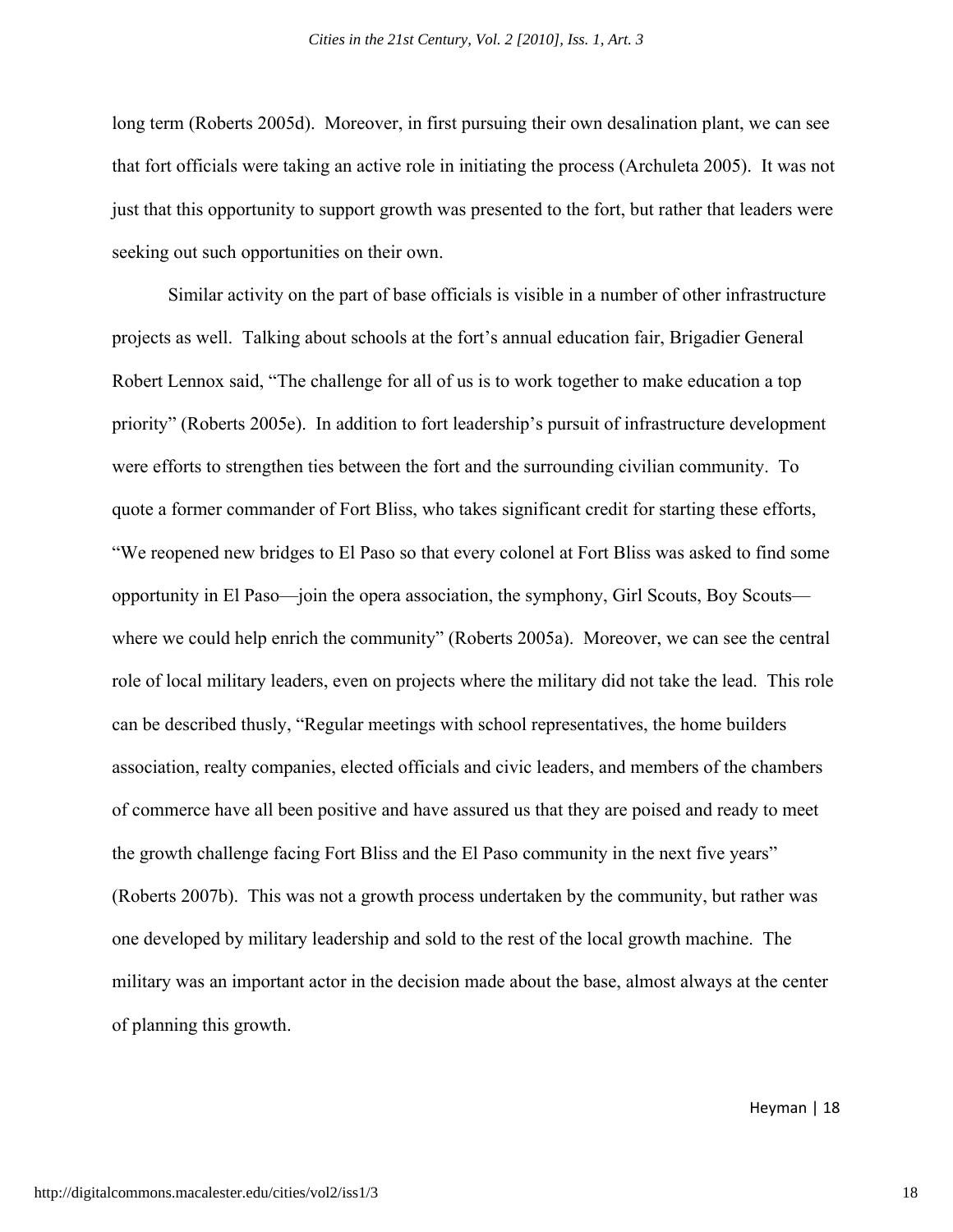All of this seems to be evidence of Niskanen's assertion of bureaucracy as a potential source of growth, as institutions work to maintain their size and status. Indeed, we can see this emphasis on organizational status and prestige in some of the language fort officials used to discuss projects around the growth of the fort. Said one official regarding state funding for an overpass, "We feel we are coming of age…The rest of the world out there is beginning to understand and recognize what a great post, city and state we live in and what it has to offer our country and its national defense" (Cruz 2004c). Another official about the potential uses of the fort, "When people come to visit Fort Bliss who haven't been here before and we show them the tour, their eyes open about the potential" (Roberts 2005f). Base officials have worked for the benefit of their piece of the institution, rather than abiding by Department of Defense views, managing to position the base so that it would be able to grow. By working to raise the stature of the institution they have shaped the internal politics of the military in such as way that the government has come to initiate and drive growth, rather than simply facilitate it. We can see government acting in an agentic manner more often associated with the individual, an agentic bureaucracy.

With this in mind, we understand how bureaucracies come to shape governmental action around growth. Furthermore, structuration theory allows us to see how individuals, such as the officials and officers mentioned above can maneuver institutions into those positions. These were conscious choices undertaken not by one individual, but rather by many individuals acting with the capacity of an entire institution. Moving away from base officials to look at the role of Congress, one sees a situation where individual and institutional forms of agency are inexorably linked. Members of Congress, such as Representative Silvestre Reyes, and Senators Kay Bailey Hutchison and John Cornyn, exercised individual agency, as expert actors, in helping facilitate

Heyman | 19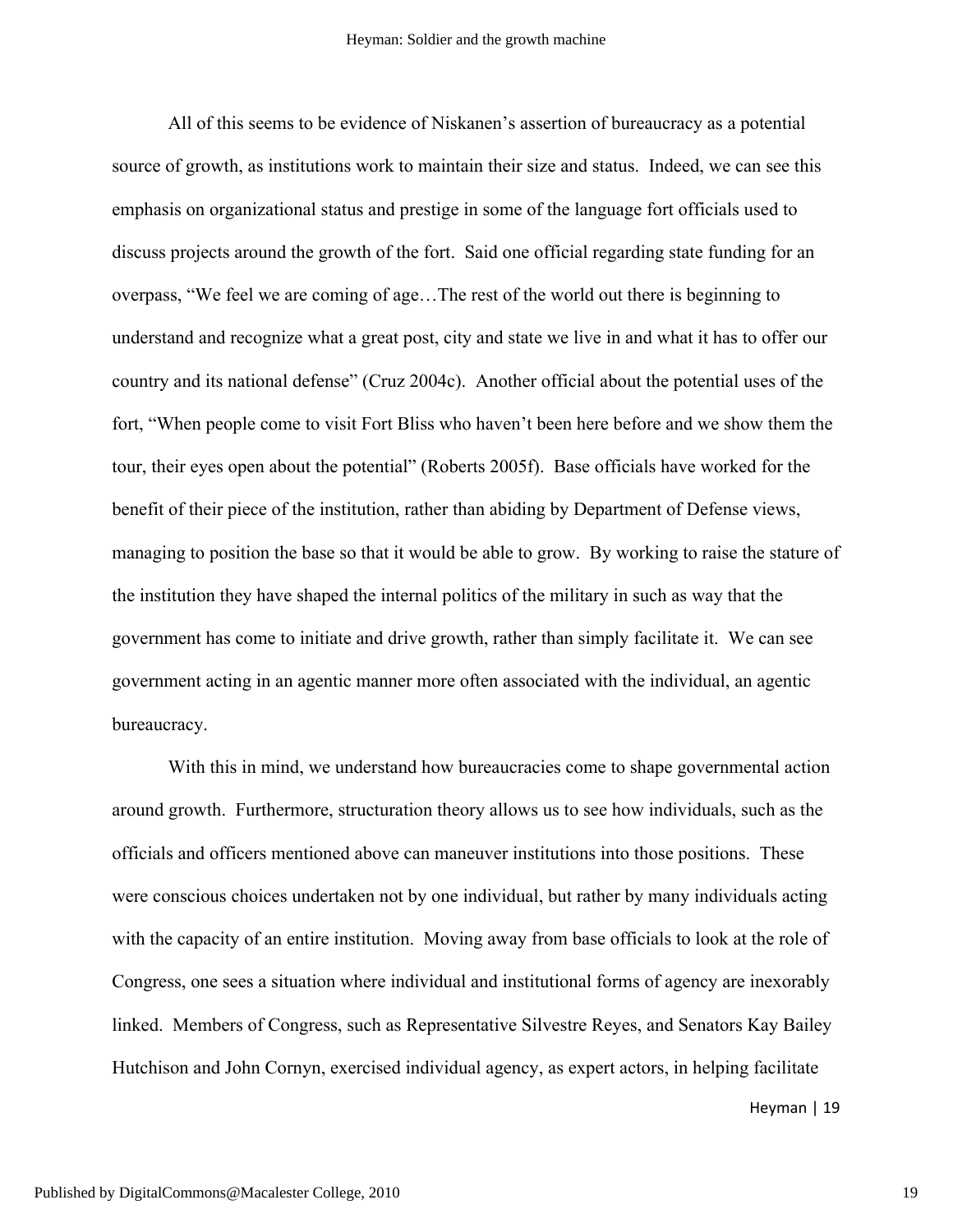the growth of the fort by helping promote the advantages of Fort Bliss in the period leading up to the 2005 BRAC round (Roberts 2005a; Roberts 2009; Roberts 2007c; Roberts 2007d; among others). Additionally, their exercise of individual agency led Congress to exercise institutional agency in funding infrastructure that supported the growth of the fort, both before and after the BRAC process occurred (Roberts 2007c). What we see in looking at Fort Bliss is that when looking closely one sees institutions expressing agency by acting in very specific manners, and moreover that such institutional agency is often prompted by one or several individuals guiding the direction it takes.

Still, the ability of individuals to act in a situation is limited, and while much of the growth of Fort Bliss has been driven by a small set of very knowledgeable actors able to command significant institutional resources, not all who wish to participate are able. While many in El Paso are excited about the growth of the fort, there is a definite strain of concern over the ability of local contractors and firms to participate in the work being done as part of its expansion (Kolenc 2008; Kolenc 2009). Stories in the local paper catalogue discontent about most of the construction contracting at Fort Bliss going to companies based outside of El Paso, which has limited the economic impacts the fort's expansion has had (Kolenc 2008; Kolenc 2009). There are calls to have contracts go to local businesses, but the on-base construction allows an interesting example of structuration theory.

In part, the lack of favoritism toward local businesses seems to be a result of the institutions driving the growth machine. The agents and the bureaucracies they have mobilized to expand Fort Bliss are served by anyone doing construction, no matter whether they are local or not. A growth machine more closely tied to the local business community, and not motivated by competitions for prestige within national organizations, may well be more open to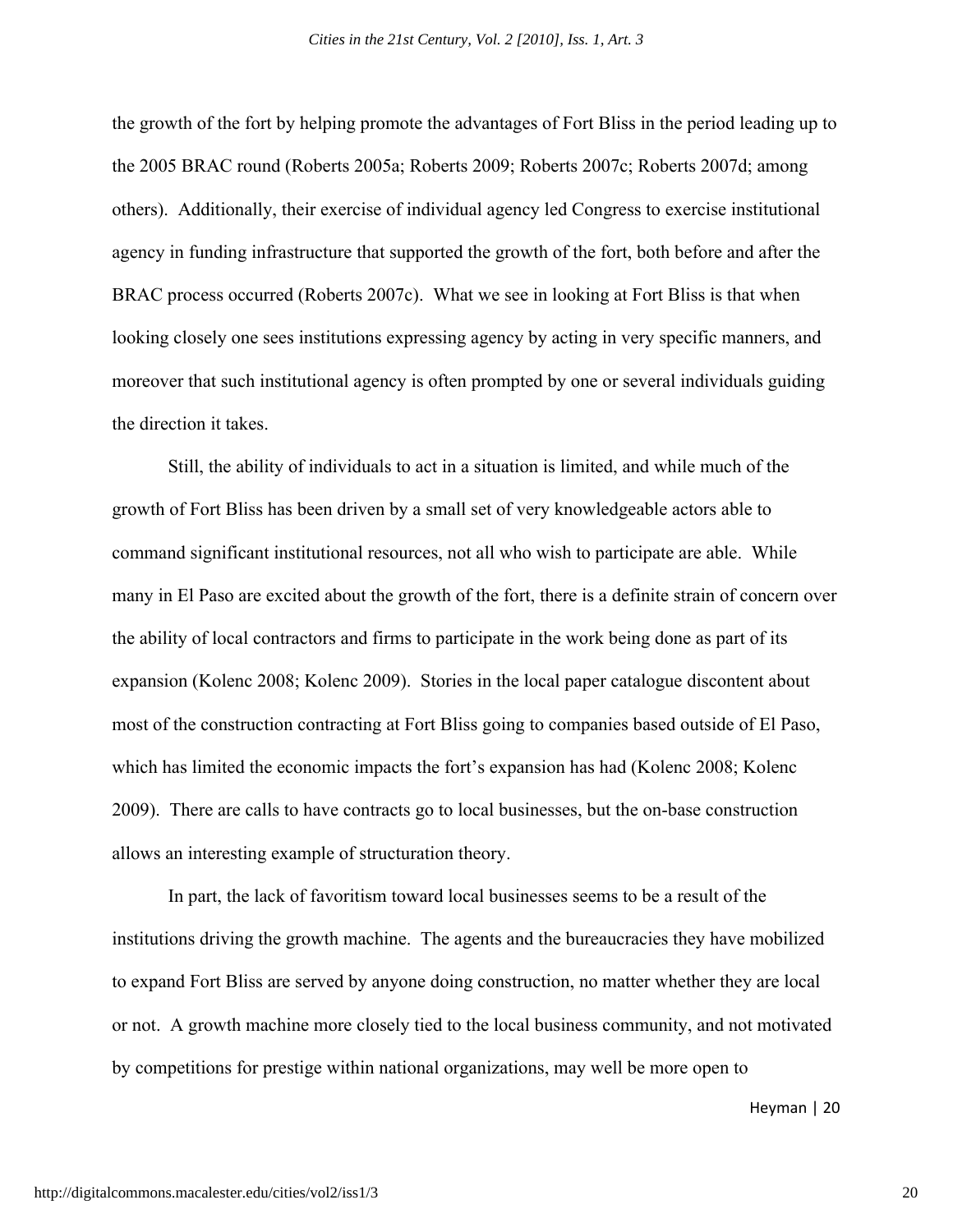participation by local businesses. This seems to be a perfect illustration of how agency, in this case the ability of local construction firms to participate in the Fort Bliss growth machine is limited by the structures comprised by the regulations determining how the government selects contractors. Even though these people want to participate, and even have the knowledge to be expert actors, they are still bound by the structures within which they must operate. This serves as a reminder that growth is anything but natural, anything but free and open to all. Rather, it is tightly controlled, for specific purposes and serving specific elites.

#### **Maneuvering Scales for Success**

Although the driving force behind the Fort Bliss growth machine were individuals able to use their agency to capture entire bureaucracies for their purposes, the growth machine still had to navigate complicated scalar issues to achieve success. Looking at the growth of Fort Bliss through the BRAC process we can see why Logan and Molotch originally stressed the importance of scale, and why Cox felt it so important to reiterate these considerations. In a very limited view, one could say that the decision to expand Fort Bliss was made at the level of the federal government, at the national scale. This was the scale at which the Department of Defense made their recommendations to the BRAC panel, at which that panel made their recommendations to President Bush, at which these recommendations were sent by the President to Congress, and at which Congress enacted them into law (http://www.brac.gov/Process.html). Certainly, with all this activity and all of these actors concentrated at the national scale, it is an important level for the analysis of the growth of the fort. However, even in looking at these actors we can see that only paying attention to the national scale is an insufficient analysis, even before we get to all of the actors that were not included in that above description. Applying the lens developed earlier, we should not the particular of Congress as a decision making body

Heyman | 21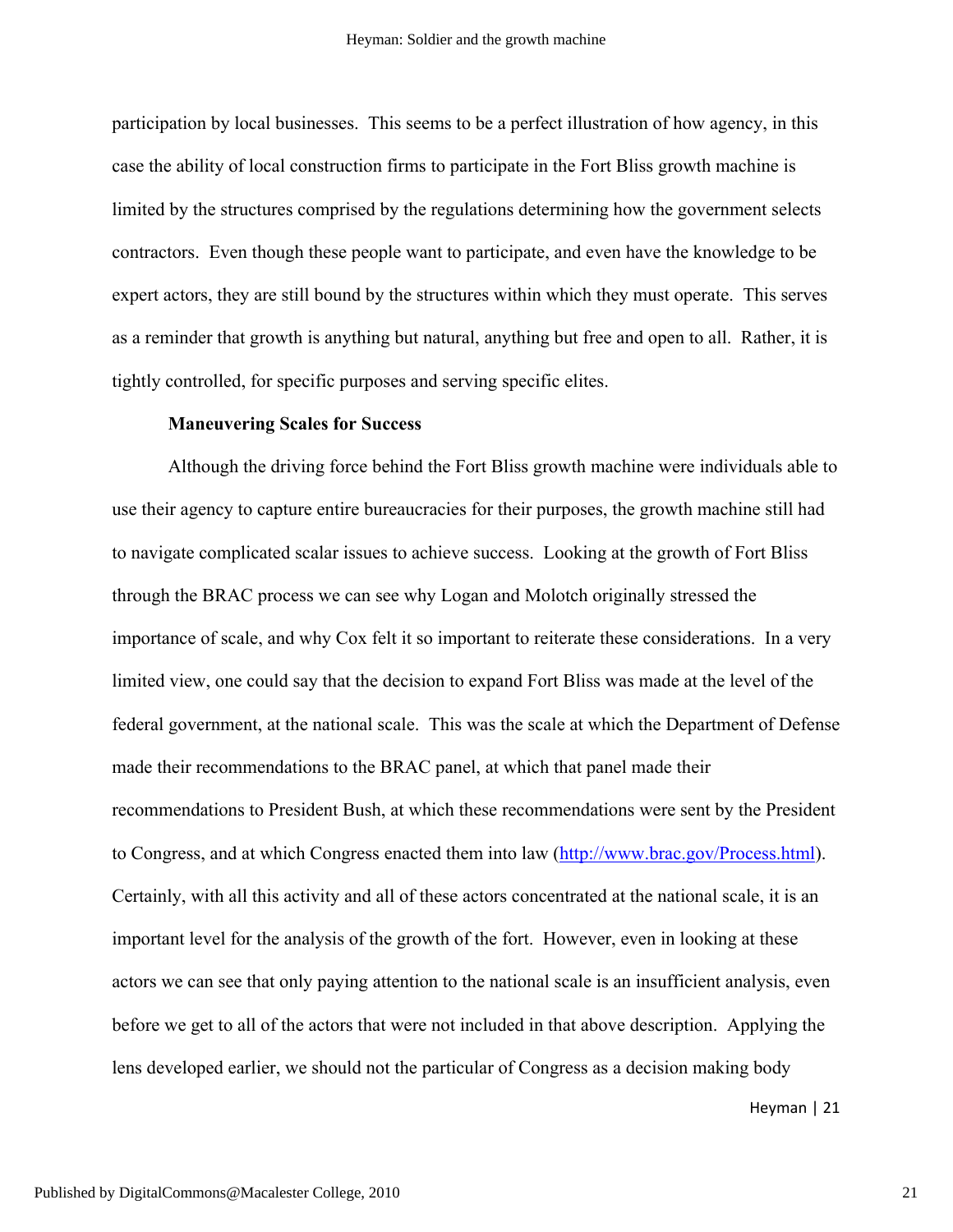where it acts at the national scale, but is composed of people rooted in very particular places. This alone is an excellent example of the need for scale to be considered in the political economy of growth, as only by considering scalar questions can we get at the fact that this actor, by its nature, bridges scales.

Furthermore, such a view of the BRAC process ignores local actors who were indirectly, but importantly, involved in what was ultimately a national scale decision. Local government and business officials made specific decisions to provide greater support to the fort in the period leading up to the BRAC process, helping improve the situation of Fort Bliss. There were decisions by the local water utility to construct a new desalination plant that helped ensure the water supply necessary for the fort's expansion (Robert 2007a). Notably, this project involved actors at a number of scales as it involved people from the local water utility, the fort, which bridges the local and national scales, and Congress, which likewise bridges the local and national scales (Roberts 2005d). Indeed, the naming of the plant after Senator Kay Bailey Hutchison reflects the importance of this ability to bridge scale as it is a reflection of the ability of an actor operating at one scale to act on behalf of the interests of a different scale (Roberts 2007a). Additionally, given its impact on facilitating the growth of Fort Bliss, we can see that not only is the process of growth multiscalar, but the impacts of growth can cross scales in important ways as well.

Not only does the example of Fort Bliss demonstrate how scale broadly plays an important role in shaping how a place develops, but it also demonstrates Cox's point that the ability of actors to operate on multiple scales is not limited to 'scaling up'. Indeed, looking at the development of the fort, one can see actors choose to become more localized as they pursue the interests of growth. A good example of this is the role of Robert Burns who had been garrison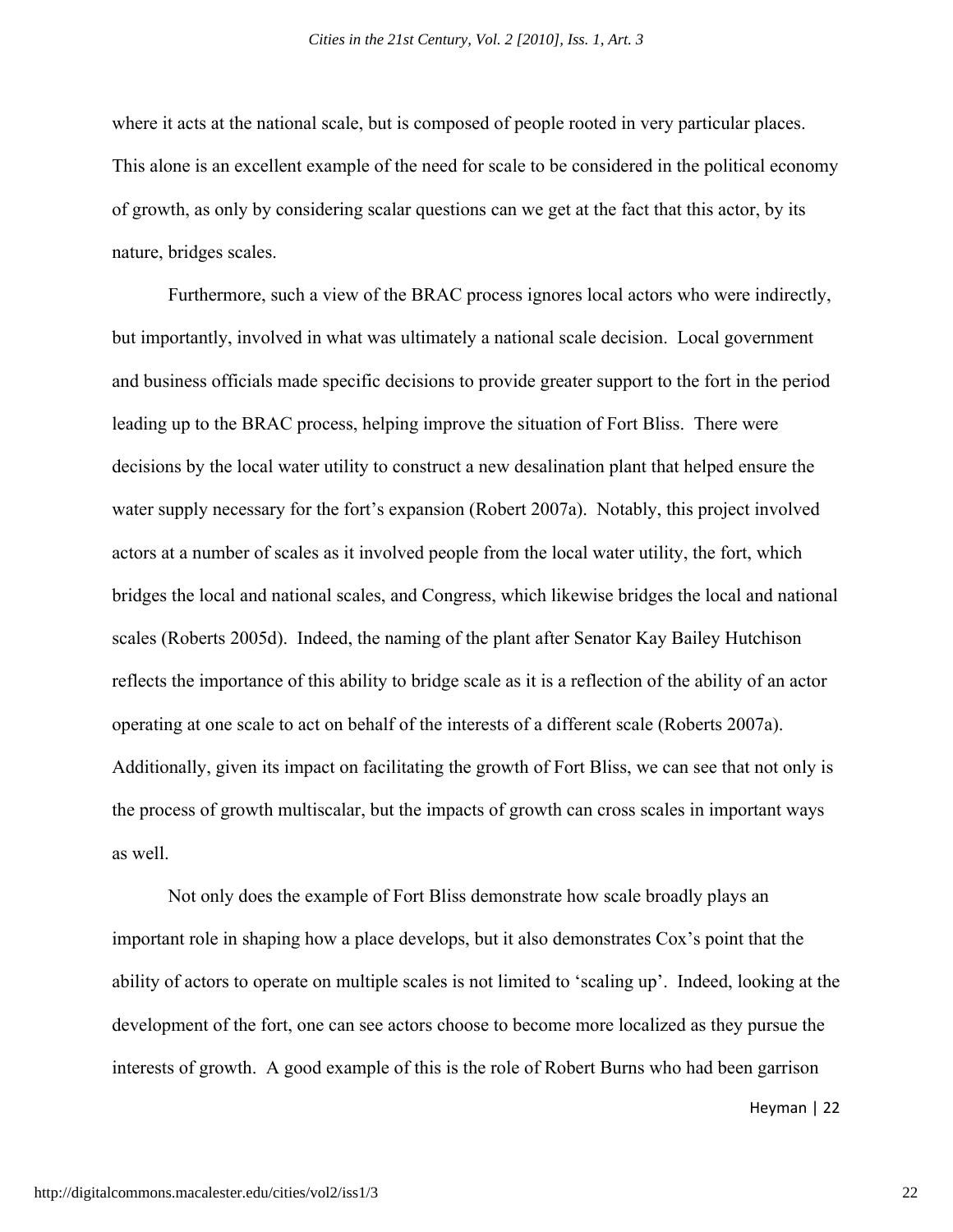commander at Fort Bliss in 2005 at the time of the BRAC process, but left that position in 2008 to work for REDCo, the El Paso Regional Economic Development Corporation to work on recruiting defense and homeland security businesses (Roberts 2008). His shift from the fort, which straddles local and national scales, to a more purely localized focus with REDCo seems to exemplify the fact that inter-scalar processes can go both 'up' and 'down'. In each role, he was heavily involved in the growth of the fort and the military-industrial complex in El Paso more generally (Roberts 2008). Indeed, it is notable that after he helped secure the growth of the fort, he left to work on growth of peripheral defense sector businesses, in what would seem to be a clear example of the growth machines around the fort changing the scale at which they deploy their resources in order to maximize growth.

Certainly, having this growth driven by agents embedded in different scales was helpful in facilitating the fort's expansion. The presence of agents able to capture governmental bureaucracies at state and, more importantly, the federal scales, certainly provided natural bases of support for the project. Combined with the cultivation of local businesses and governments, this gives the project the ability to move between scales, showing that there is support for the expansion of Fort Bliss from multiple institutions. This ability to demonstrate support at other scales can be crucial to getting backing for the project, and so working between scales can consolidate support across scales. And, this is exactly what happened, fort officials cultivated connections with local government and business, and with people in Congress. For the former, they got them to become booster for the fort, and later to support some infrastructure projects. In the meantime, they were able to use their federal contacts to secure the resources needed to go through with that infrastructure. This positioned the fort for growth, and once BRAC had added to the base, they were able to bring state government onboard to support more infrastructure. In

Heyman | 23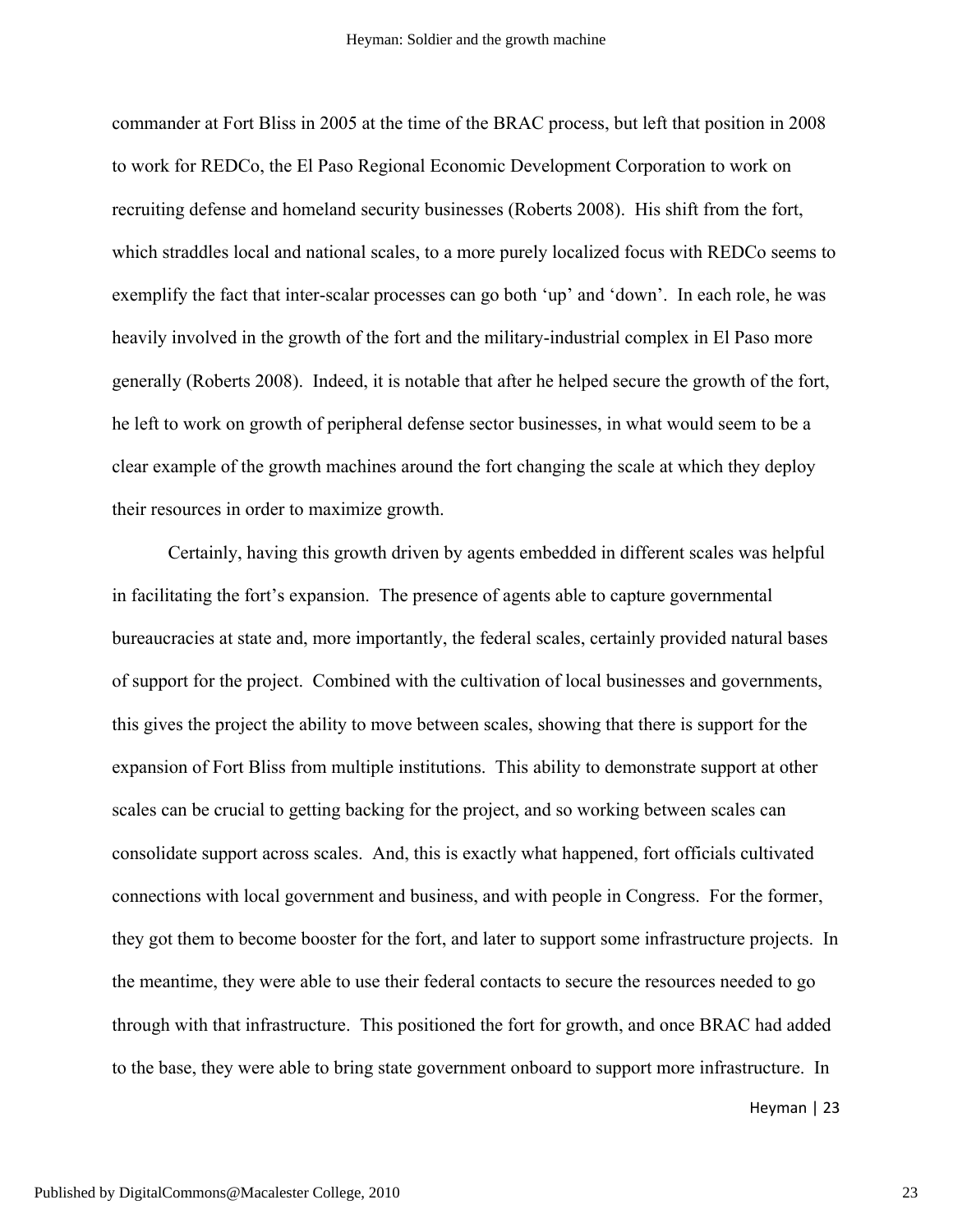the end, it is not just that actors were able to capture bureaucracies to support the growth of the fort, but moreover, that they captured bureaucracies at multiple scales. Still, as we will see, this was not all that the growth machine did to set the expansion of Fort Bliss into motion.

#### **Naturalizing Militarism, Naturalizing Growth**

Hayden focuses on examining how cultural messages have been adapted to promote growth, particularly sprawl; selling and naturalizing the urban forms we see today. We can see similar selling being done by the Fort Bliss growth machine, but this selling combines around two themes, militarism and growth. Militarism is sold in that the military is an unassailable form of service to country, an ever needed form of sacrifice on behalf of the rest of society beyond reproach. Growth is sold as natural and always beneficial. Growth is said to happen because of markets, or other unbiased processes, deciding to reward the merits of a place. Intertwined, these two themes work well to promote and protect the interests of the other. In looking at militarized growth, militarism offers that additional defense against criticism that the critic is either needlessly unrealistic or hurting the troops, neglecting them after the sacrifice they have made for the greater whole. If anything, this leaves the community with an obligation to support militarized growth. Likewise, the ideology of 'value-free' growth adds to the defense of militarized growth that the place did not select itself for this purpose, but was selected on its merits because of its strategic value. These are two powerful defenses of militarized growth against criticism; the former marginalizes and tries to quash any opposition, while the latter tries to de-politicize the issue. Essentially, these two defenses are an application of Lukes' idea of hegemonic power as a regulator of what ideas can and cannot be brought up in public discourse. In this example, we see the growth machine trying to regulate opposition to militarism and growth out of the realm of acceptable discourse.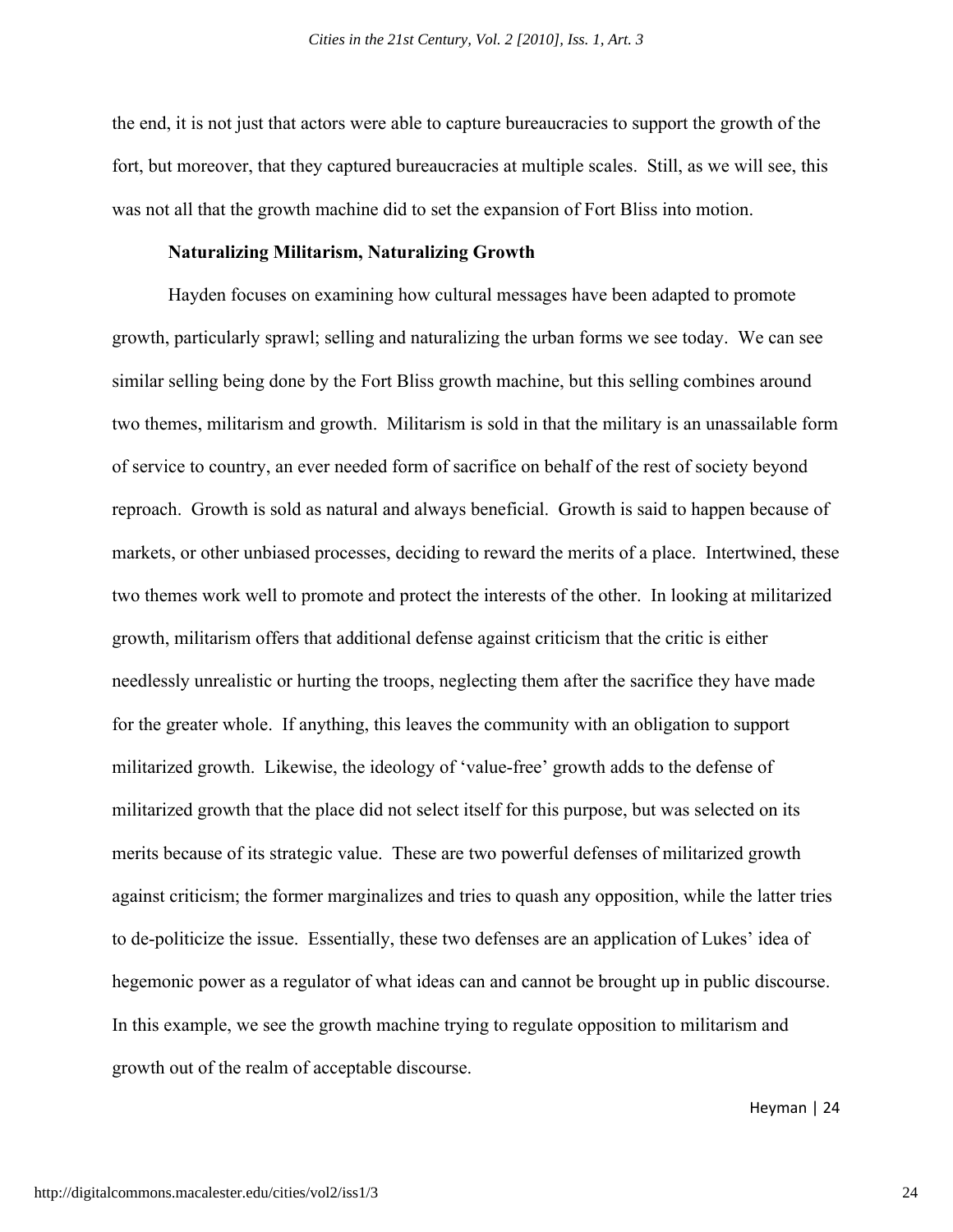There are many examples of these arguments being made in the growth of Fort Bliss, not because there was notable opposition to the growth of the base, there was not, but rather because it is part of the modus operandi of growth machines. Here is an example of the use of militarism in trying to marginalize opposition to the expansion, "We also have a moral obligation to fight for our soldiers who fight for our freedom and allow us to own our shops" (Cruz 2003). Again, such thinking can be seen in a quote from an *El Paso Times* editorial,

> No one wants more war. But the reality of the world is that threats exist and the United States must be prepared to defend itself from those threats. Fort Bliss, Holloman [Air Force Base] and White Sands Missile Range are inextricably linked to the efforts of the Defense Department as it defends the country and prosecutes conflicts when necessary. Their story must be told. (EPT Editorial 2004)

Neither of these quotes aims to engage with alternatives to militarism in the United States, rather they aim to marginalize them. The first equates soldiers with a militarized economy and the base, their needs are the needs of the base, their needs are the needs of defense contractors, and since it is unreasonable to expect people to attack the needs of common soldiers, this connection serves to prevent attacks against the militarized economy. The second simply trivializes objections equating this base to the entire military, and saying that as long as we are going to have a military it might as well be here, without considering if those resources would provide more benefit to the community elsewhere. Each, in its own right, is a clear example of the regulating potential that the growth machine tries to achieve in exercising hegemonic power.

We can likewise see the growth of the process defended, at least when it works to the benefit of the growth machine. Many examples boast the merits of the fort, without noting the

Heyman | 25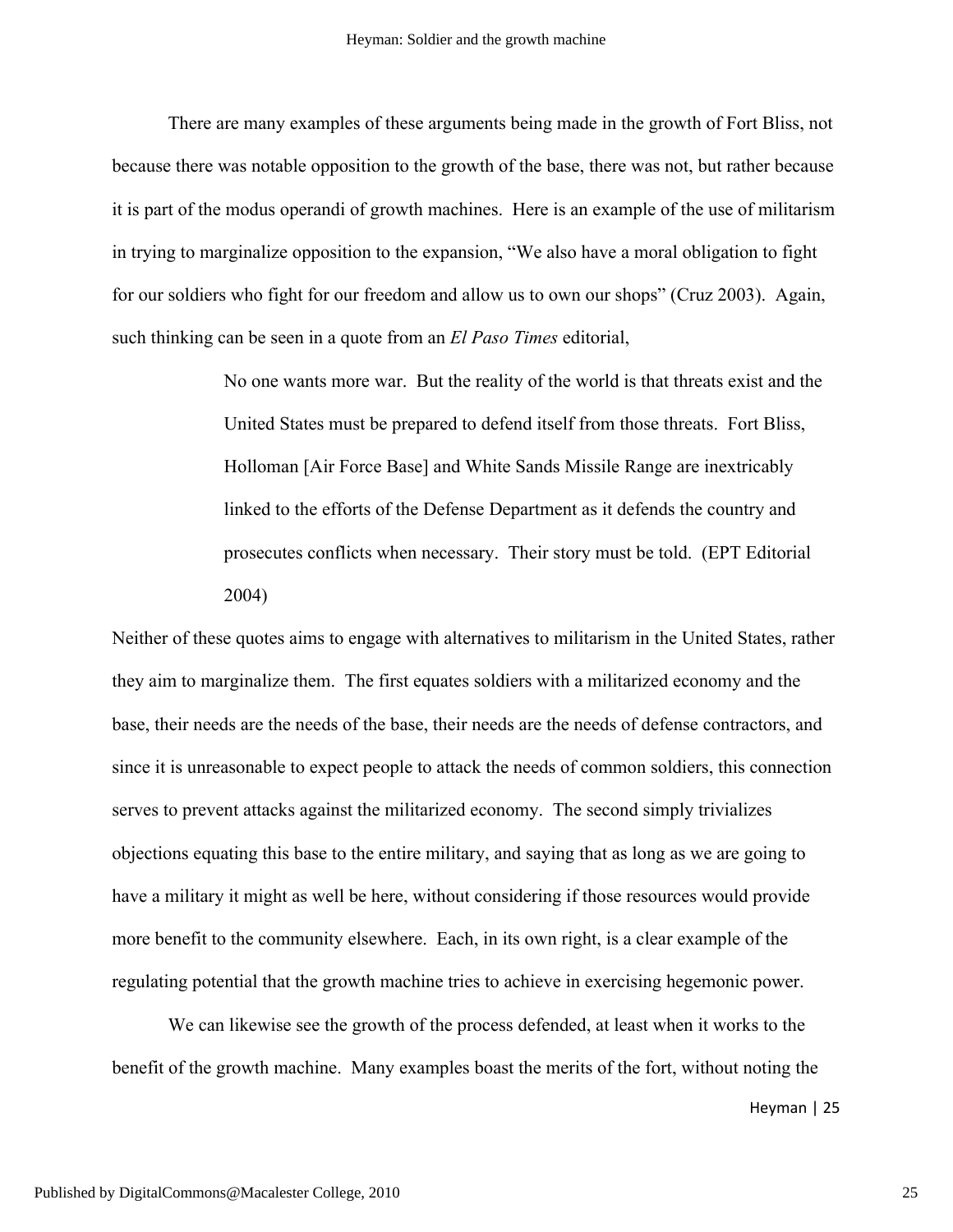political efforts that went into their creation, "They have been showing the leadership at the Pentagon that Fort Bliss is one of the crown jewels in the U.S. Army, as far as its location, the training and the community environment" (Cruz 2004a). Likewise, "State Sen. Eliot Shapleigh…described the community's objective as communicating to the Department of Defense the idea that the post is a 'crown jewel…Really our challenge was to sell Bliss…It was to let the Department of Defense know what value it had'" (Meritz 2005). Or this example, "It's shown versatility and adaptability in the past, and it will be highly versatile and adaptive in the future" (Meritz 2005). None of these examples indicate the intense effort that went into preparing the fort for growth, rather they show the growth machine as only doing their best to bring attention to the base on merits, which one is left to assume, it had all along. In making the growth of the fort an entirely meritocratic process it implies that it was not a political process, essentially hiding the intense efforts of the growth machine to ready the base for BRAC.

This depoliticization is important because it feeds into the BRAC process, a process aimed at minimizing political influences on these military decisions. What the growth machine is doing is using the nature of the BRAC process to try and cover over their own activities. Fort Bliss is portrayed as being chosen for growth because the process sees it as the best, while underplaying the highly political maneuvering and preparations that made it so. This depoliticization serves to make the naturalizing process of the growth machine easier, as it provides a framework they can build a narrative from. It should not be surprising to see that while the gains are based on merit, losses of troops are condemned as political decisions. One example, "The catch in the BRAC process, of course, could be politics. Reyes said, 'In spite of the strong case under the BRAC criteria that shows Fort Bliss is the Number one-rated facility in the country…there's always the concern that this is a political process'" (EPT Editorial 2005).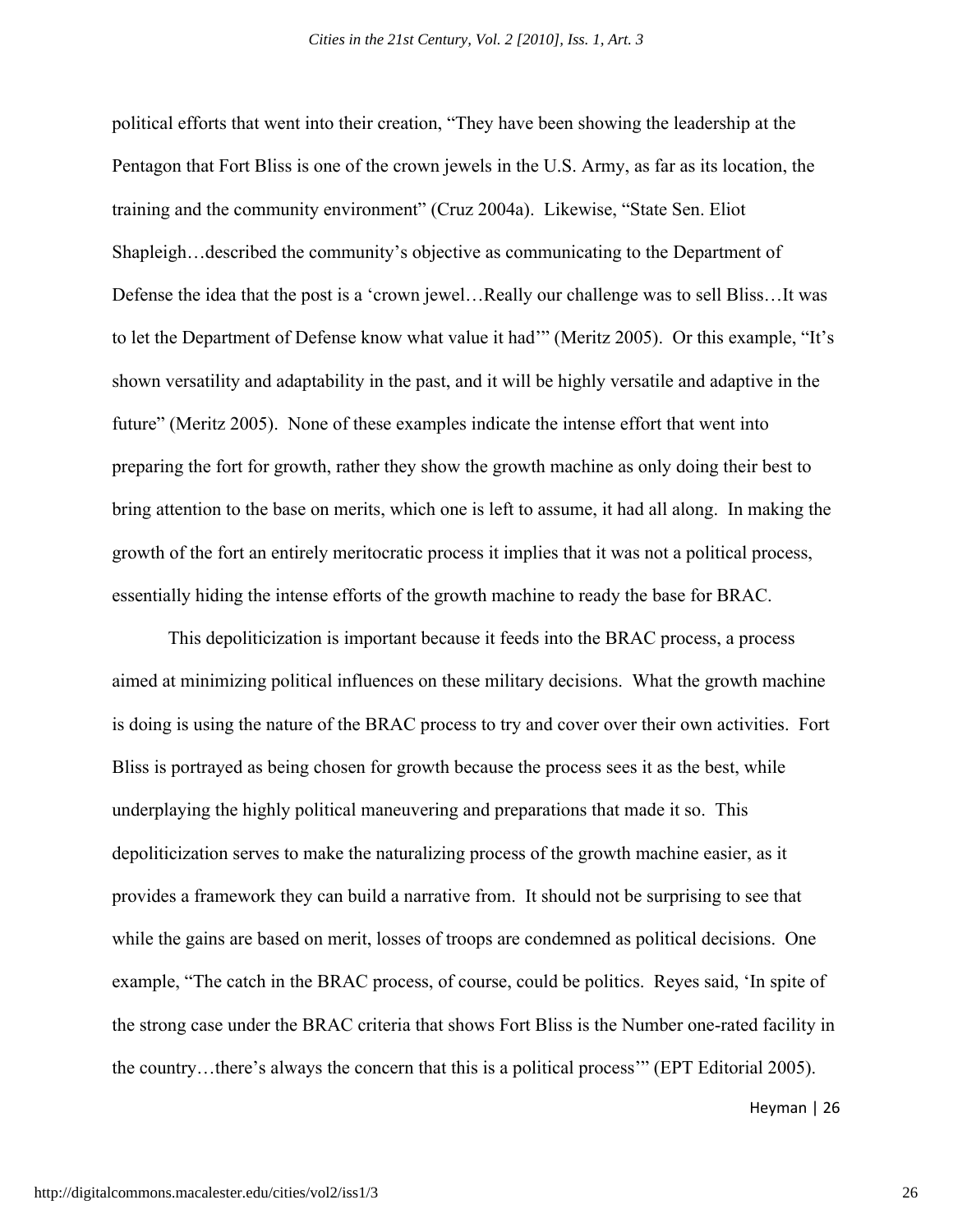While this is an incredibly disingenuous statement given the highly political nature of the growth machine driving the expansion of Fort Bliss before BRAC, such a comment raises an important distinction. Since only decisions that run against the interests of the growth machine are, thanks to statements such as these, implicitly not merit based, such decisions do not call attention to, and thereby do not threaten, the political nature of the growth machine. It also neatly avoids a contradiction with the boundaries of discourse established by the growth machine's use of hegemonic power. Since pro-growth decisions are implicitly merit based and negative decisions the opposite, the message stays in line with the boundaries of the discourse laid out above. While the growth machine may have been defeated about a specific project, its methods go unchallenged and still legitimate and viable for future use.

### Conclusion

#### **Looking at Growth Machines**

The foremost point that can be drawn out of the Fort Bliss case study is a better understanding of how government can fit into the growth machine, and even be a driving player in the growth machine. While Logan and Molotch discuss government as an often integral part of the growth machine they have it acting at the behest of private interests which are pushing specific projects. What is visible in looking at the case of Fort Bliss is that much of the activity of the growth machine, while involving both the private and public sectors, was pushed by governmental actors looking to reinforce their place within a bureaucracy. The growth of Fort Bliss originated with people at the base, and was pushed hardest by El Paso's political delegation. Government was a key driver of this project, not just a tool for the growth machine to harness. This is significant as it seems to open up the spectrum of what roles one can expect to see government take in the growth machine. While many projects may be driven by the

Heyman | 27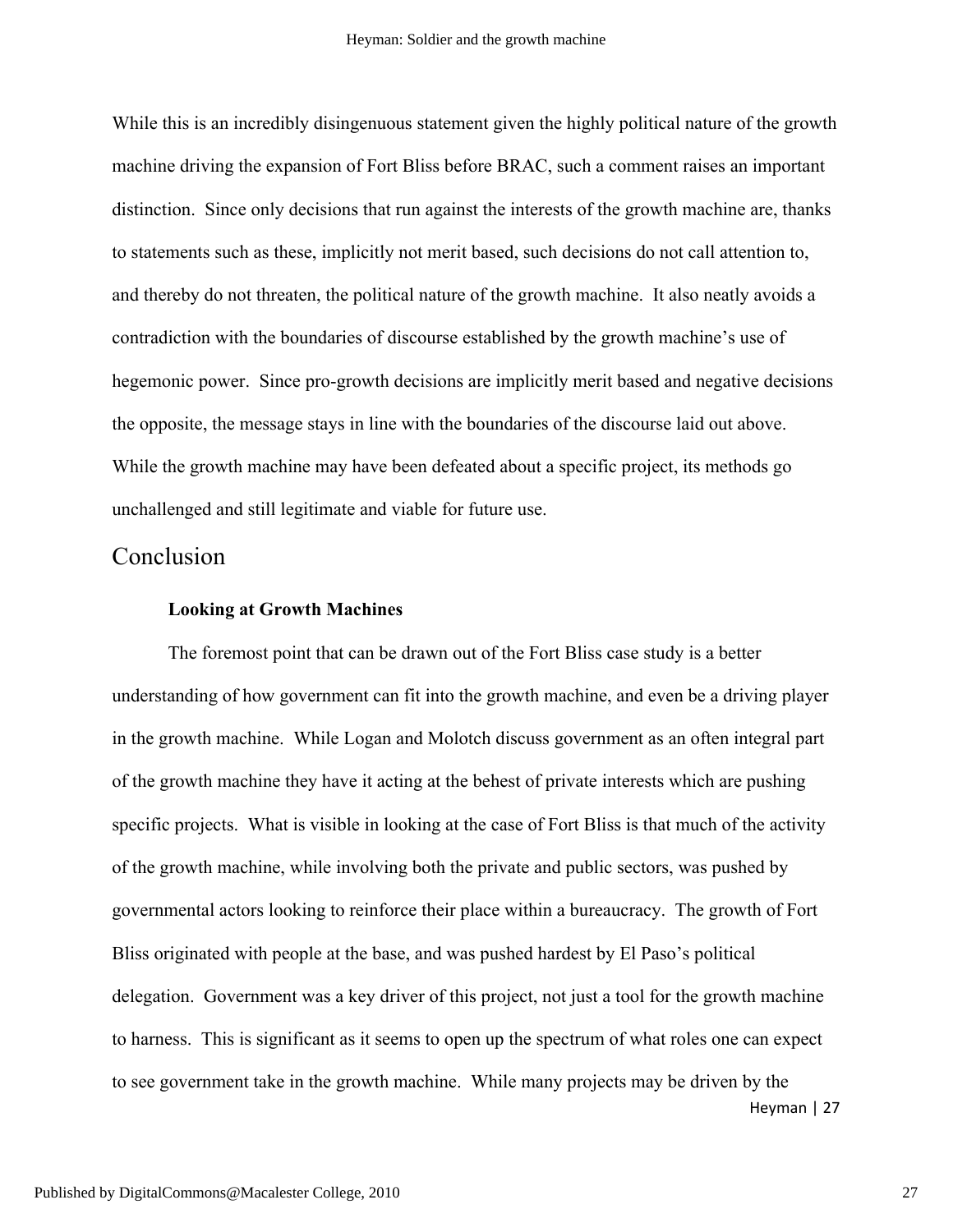private sector as Logan and Molotch propose, the possibility that government is leading the charge for growth is something that people should know to watch for going forward. This is particularly important to challenging growth, as government is the realm of the growth machine supposedly most in tune with the needs of the public.

Looking at the activity of the growth machine there are certainly other patterns that we can draw from this study, particularly as we look at the impact of a government-led growth machine on other issues such as structuration, scale, and use of cultural representations. The ability of the growth machine to capture bureaucracies proves strongly tied to its ability to maneuver between scales. While there is nothing that guarantees that the growth machine would be able to draw bureaucracies in at multiple scales, when this does occur, it appears to make the operations of the growth machine easier. This is for two reasons: 1) it becomes much easier for the growth machine to obtain the resources it needs to move forward with its project, and 2) having support from multiple scales creates a veneer of inevitability that makes growth harder to challenge. This second point further interacts with Logan and Molotch and Hayden's focus on how growth is naturalized. If growth is inevitable, if all these other institutions say it is a good thing and are supporting it, why would an individual community member think anything else? This also feeds into one of Cox's points. If opposition did emerge to a growth project at one scale, this provides the machine with the ability to outmaneuver that opposition through the ability to call on support from multiple other scales.

These points allow us to make several generalizable observations about the growth machine and its relationship to government. Place-based or rooted officials in government need to be considered as potential actors as much as any other interested party Logan and Molotch lay out. Their ability to engage place rooted bureaucracies means that even after such people have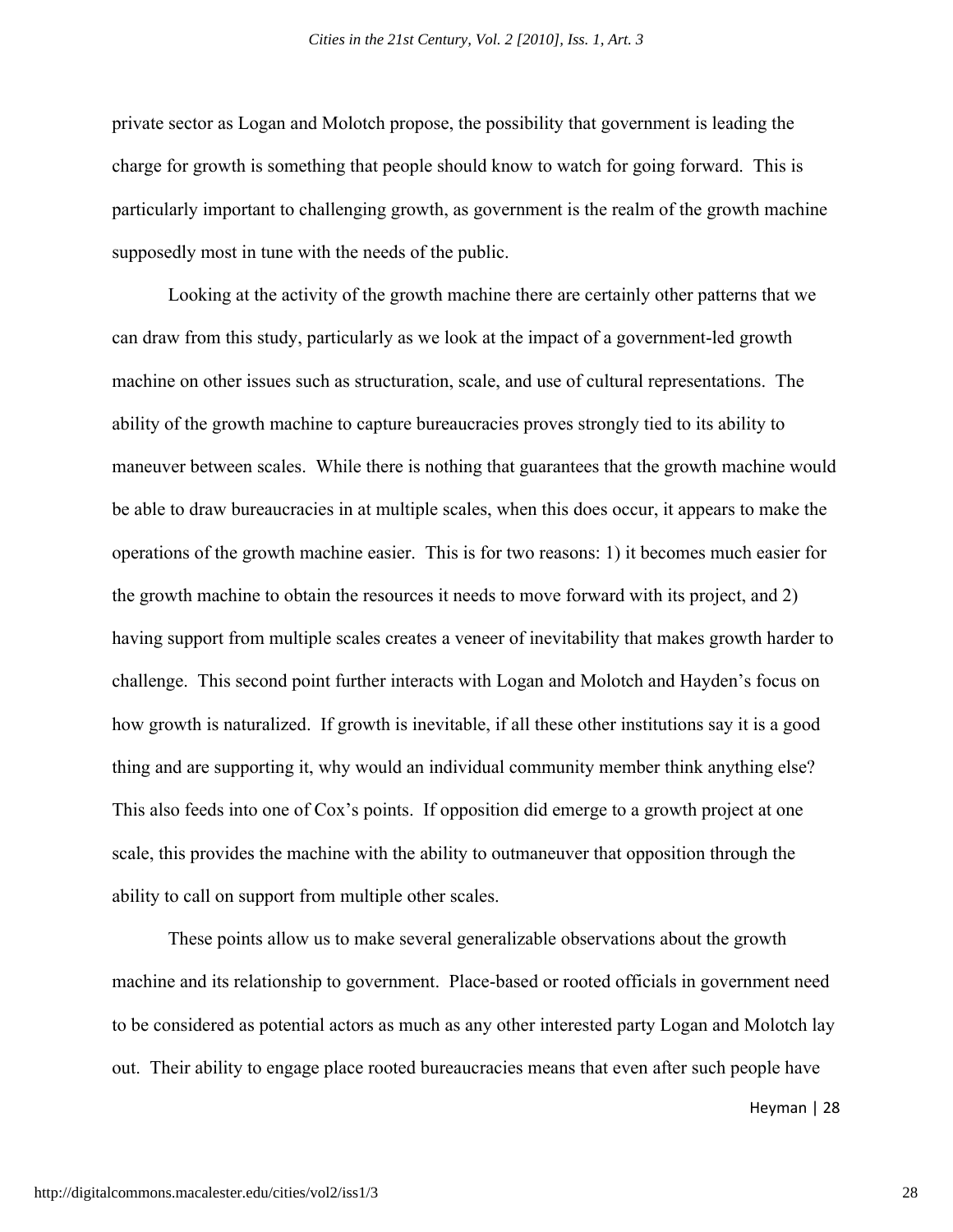left, the bureaucracy can remain as an actor in its own right, pursuing a previously set agenda simply through a sort of inertial force. In this case, even with a change of individuals in government, turning away from a pursued policy of growth may require that specific changes be made. Additionally, the fact that bureaucracies often exist in governmental structures that span multiple scales, something particulary true of mlitarized growth, can make acting across scales a much easier proposition, greatly facilitating the cause of the growth machine. The ease of operations that this allows serves to help naturalize growth, and make it appear impenetrable. In considering government-led growth machines one sees a growth machine that does not fit current typologies, and is a mutation that offers particular advantages to its members. In looking at this formation of the growth machine, it seems apparent that the role government plays is, if anything, more important to facititating growth than previously thought.

#### **Challenging the Intersection of Militarism and Growth**

El Paso is a poor place, with unemployment rates consistently higher than the rest of the state and median household incomes significantly below the nation's. As a result, it is hard to ask El Paso to be the place to resist the economic impact that a military base can bring. Certainly, the growth of the fort will provide jobs to people building significant housing for new soldiers, working in the expanded base, or businesses whose clientele have now significantly expanded. And, this is an argument that can be made for many communities, not only El Paso. However, in choosing growth through the military, which has not just been done in El Paso, but as a matter of national policy since the end of World War II, other opportunities for growth may be boxed out. American society has dedicated significant resources to the military, in part, because of operations such as the growth machine around Fort Bliss. However, as Jane Jacobs discusses, resources given to the military are resources that cannot be put to productive use over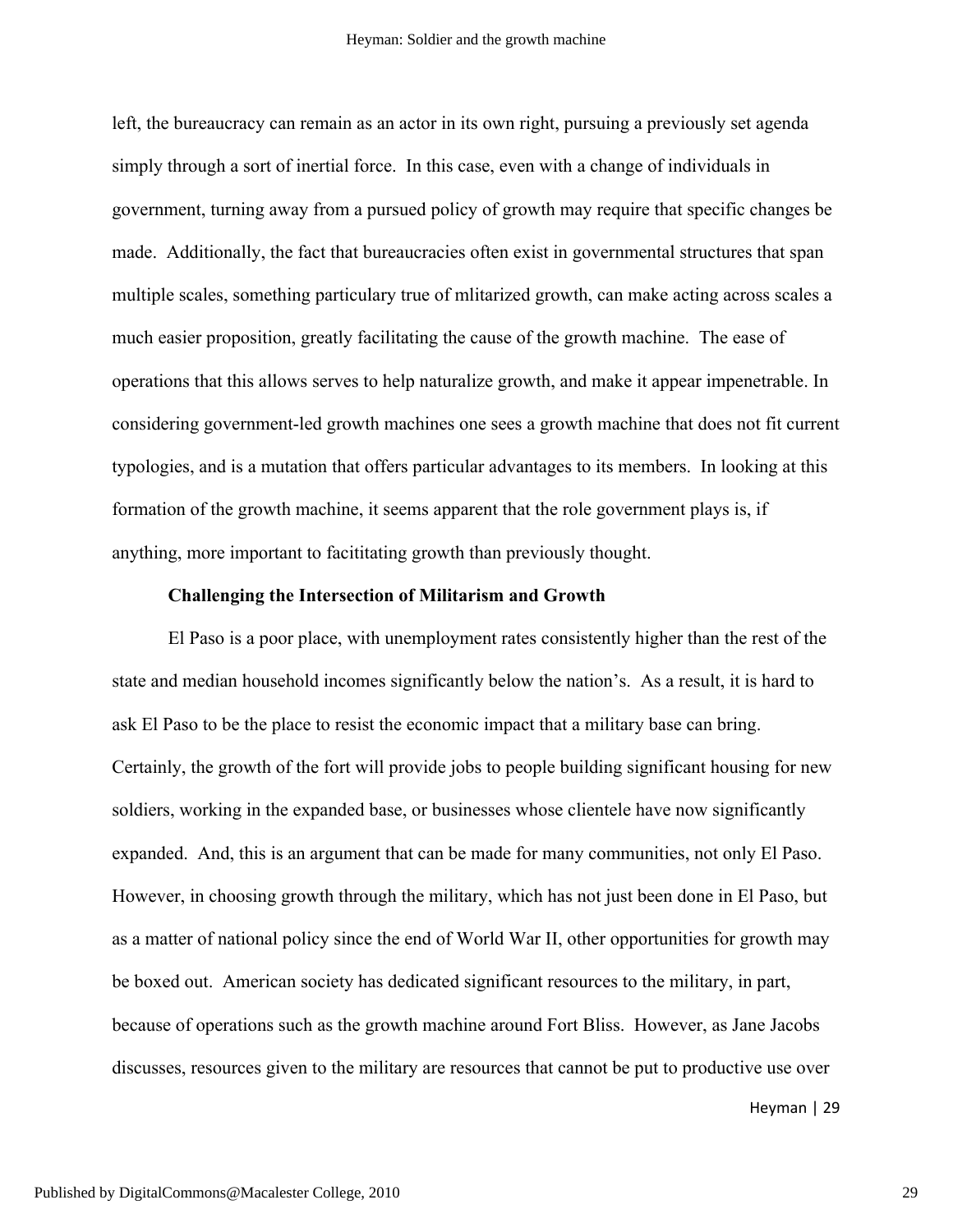the long term (Jacobs 1985 182-203). While a city such as El Paso may benefit itself in the short term by working for the growth of Fort Bliss, those efforts are drawing resources away from other possible investments that may benefit the community more over the long term than does the fort. Spending on the military crowds out spending on education, health care, and other infrastructure; all of which offer more long term economic benefit. Choosing these then will mean turning away from militarism as a means of economic growth.

This paper documented how the Fort Bliss growth machine was able to capture bureaucracies, maneuver scales, and intertwine militarism and growth in order to achieve their desired expansion of the fort. Moving away from militarism as an economic engine in American society will mean taking action that limits the effectiveness of such tactics. Foremost will have to be separating militarism from growth; showing that they are not allowed to reinforce each other, but are contradictory. Jacobs outlines how militarism impinges on growth in the long term, a helpful proposition, but one that many people consider, that militarism crowds out more productive forms of economic growth. This is an idea that is not allowed to be considered by the institutions currently wielding hegemonic power in American society. Being able to think about growth opportunities not centered around the military, that growth provided by the military is not necessarily the best course of action, is going to need to gain traction in the minds of local elites in order for a shift away from militarism in American society to occur. Such a shift could have the potential to hamper efforts to have growth through militarism, after all the 1995 BRAC example serves as a reminder that public reactions against, or even apathy towards, militarism can significantly deter a military presence in a community.

Moreover, allowing these ideas to be publicly discussed opens the potential to block some of the mechanisms we saw the growth machine use in the Fort Bliss case. It is likely to

Heyman | 30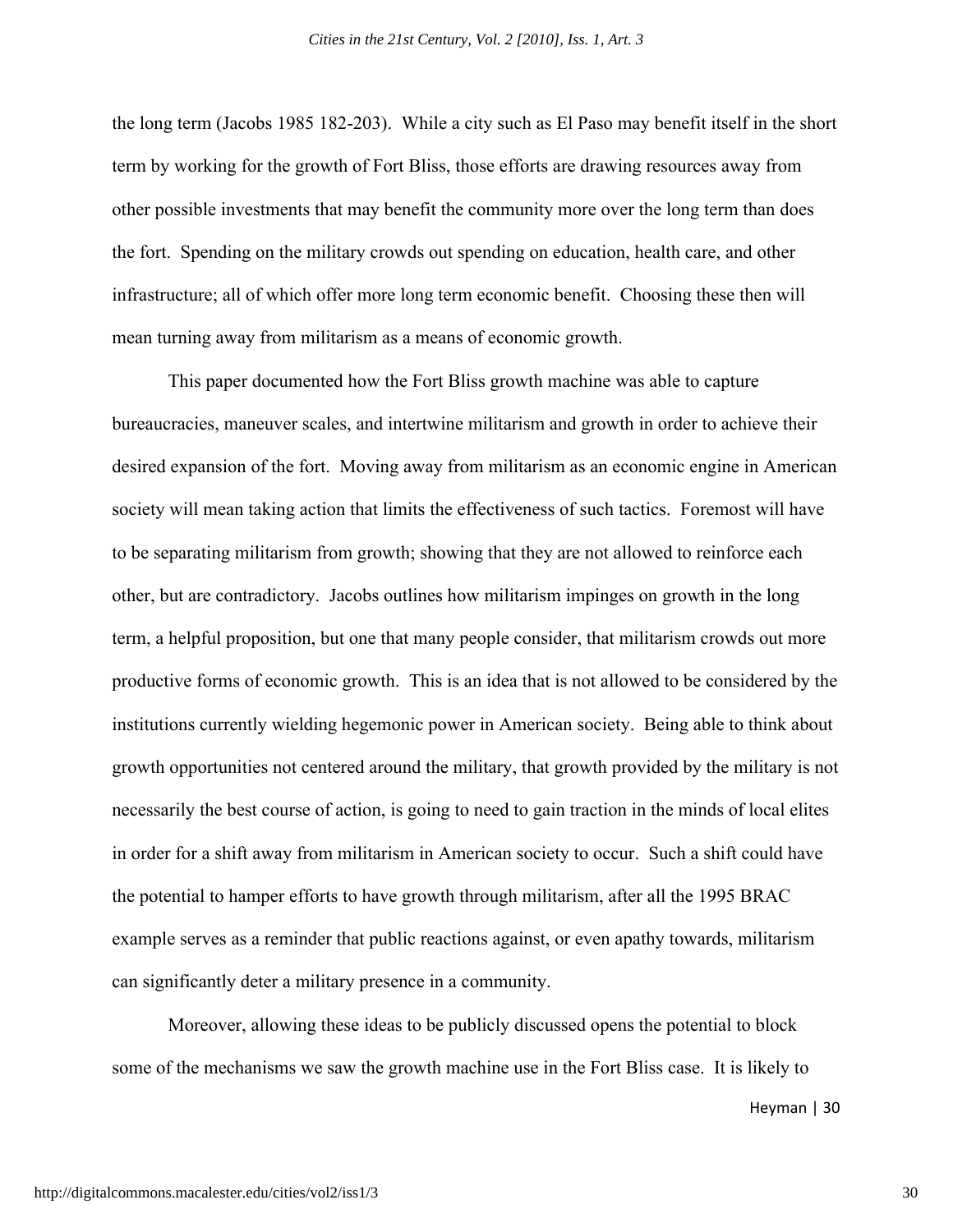prove more difficult to have individuals capture bureaucracies across scales as happened in this example if those bureaucracies are also given socially acceptable alternatives. Additionally, making it more difficult to capture a bureaucracy behind this cause of militarized growth looks to complicate the ability of these growth machines to maneuver between scales. To the extent that the ability of these growth machines to maneuver scales is based on their having established allies at multiple scales, complicating the ability to capture bureaucracies acts to complicate the other. Weakening the ability of these growth machines to operate would only serve to further undermine the intertwining of militarism and growth, allowing additional space for alternatives to be elaborated and acted upon. The rise of the American military is a relatively recent historical occurrence, and one that it is not beyond the realm of our collective imagination to turn away from.

It seems quite possible that by looking to separate militarism from growth, a pushback is possible, not only against militarism, but also against the concept of 'value-free' growth. In making an argument that militarism is not an avenue of growth that a place or society should pursue, a value judgment is implied about what growth is good or not good. Being able to consider these alternatives further implies that a place can make choices about the growth that occurs there, and that those choices are inherently value laden. If these inherencies can be realized in one case, then they can be generalized to other cases, and the door is open to having a community making informed choices about growth and the future in a way that the growth machine has aimed to avoid. By challenging growth tied to militarism, it is suddenly possible to give any growth the careful look needed to tell if it is actually in the best interests of a community, and not just the best interests of a growth machine. In the end, we can hope that this

Heyman | 31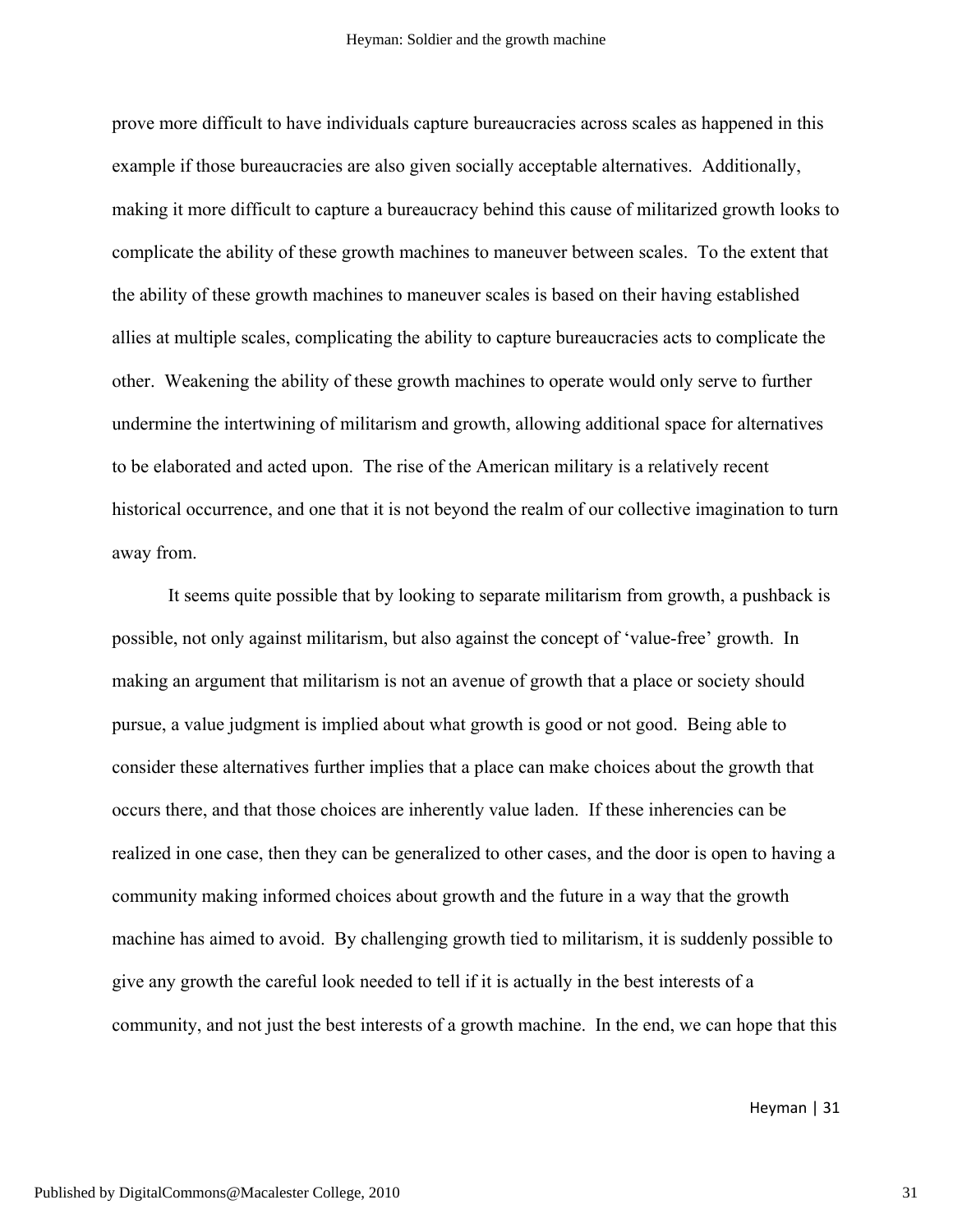leads to communities more centered around addressing their own needs, rather than the needs of the growth machine.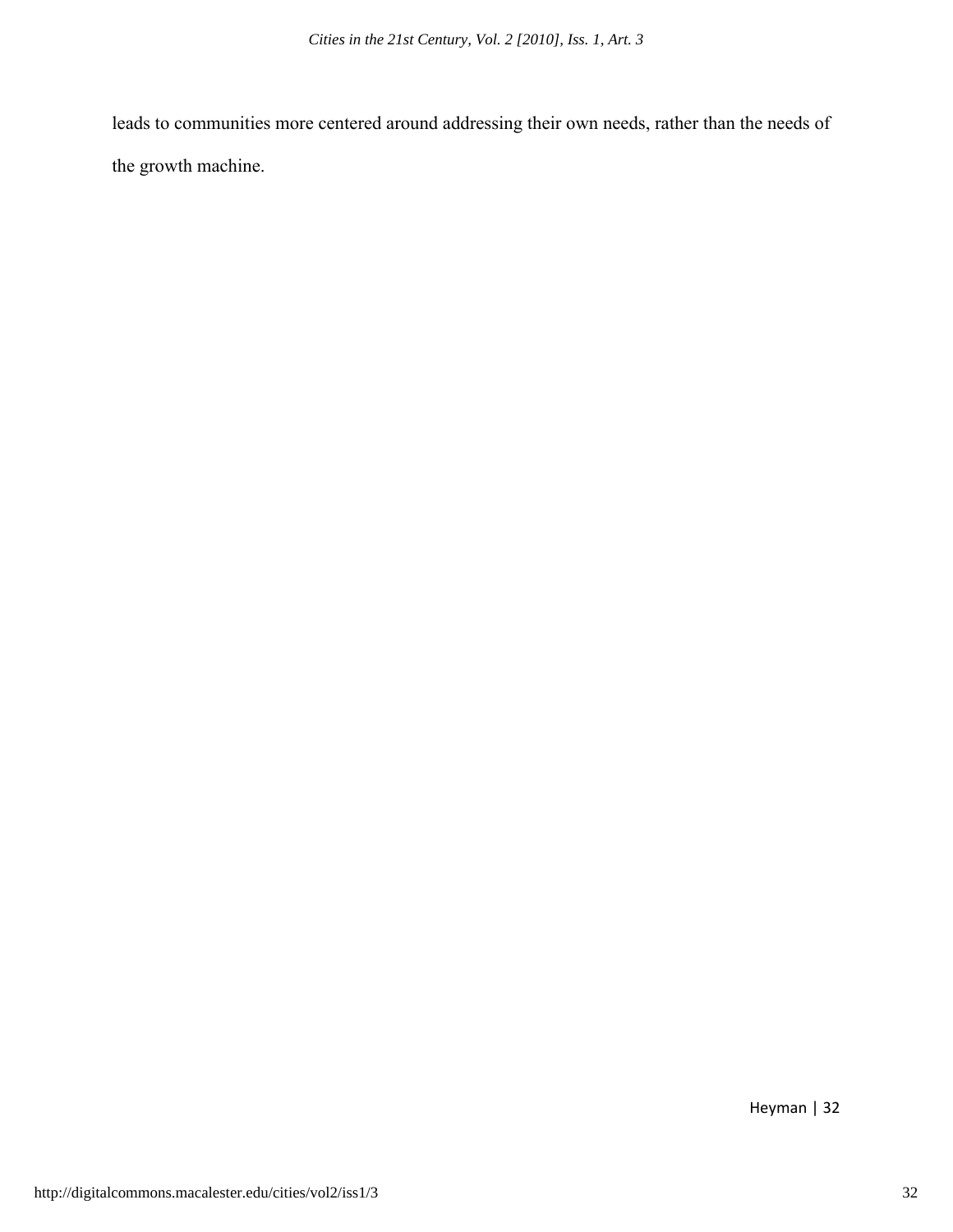#### **Works Cited**

- Archuleta, Ed (2005). Desalination plant ensures El Paso's water needs; Groundbreaking is Wednesday for joint project with Fort Bliss. *El Paso Times*, August 28, Opinion Section.
- Cox, Kevin (1998). "Spaces of dependence, spaces of engagement and the politics of scale, or: looking for local politics." Political Geography 17(1):1-23.
- Cruz, Laura (2004a). Bliss to expand by 3,800 troops; New soldiers could arrive as early as '05. *El Paso Times,* July 23, A Section.
- Cruz, Laura (2004b). Bliss growth ay fill schools; BRAC could strain districts. *El Paso Times*, March 5, A Section.
- Cruz, Laura (2004c). Perry promises Bliss \$16.2 million for road. *El Paso Times*, August 10, A Section.
- Cruz, Laura (2003). El Paso group takes Biss concerns to D.C. *El Paso Times,* September 30, Borderland Section.
- Dayoub, Richard (2008). El Paso's future, brighter as we work together. *El Paso Times*, March 8, Business Section.
- Defense Base Closure and Realignment Commission (2005). *Defense Base Closure and Realignment Commission.* Retrieved from <http://www.brac.gov/>.
- Defense Base Closure and Realignment Commission (2005). *Process*. Retrieved from <http://www.brac.gov/process.html>.
- Dunleavy, Patrick and Christopher Hood (1994). "From Old Public Administration to New Public Management." Public Money ad Management July-September:9-16.
- El Paso Independent School District (2010). *Team Bliss*. Retrieved from <http://www.episd.org/\_schools/team\_bliss.php>.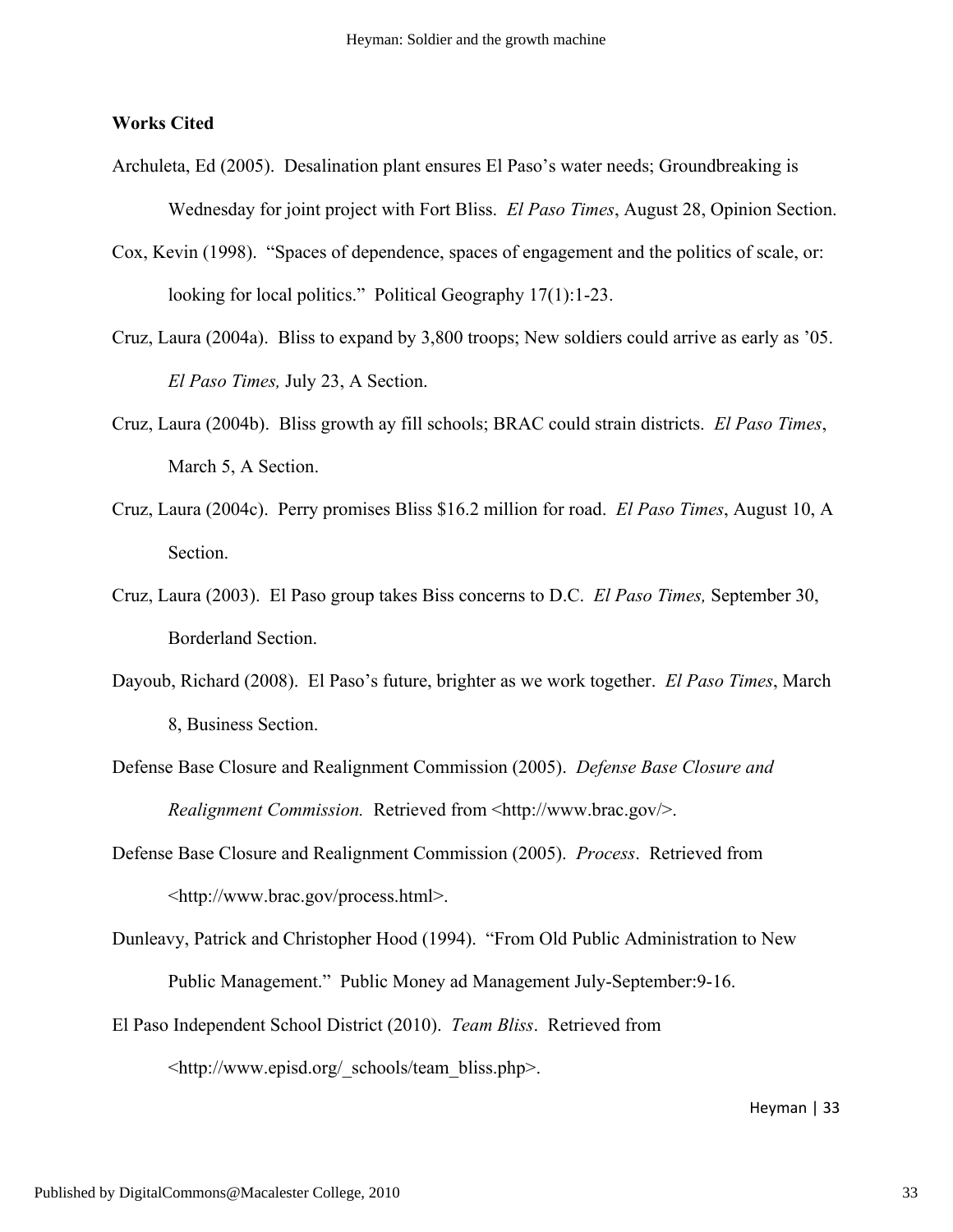- El Paso Times Editorial Board (2004). BRAC approaches; 'Telling the story' is Bliss' best bet. *El Paso Times*, February 13, Opinion Section.
- El Paso Times Editorial Board (2005). BRAC testimony. *El Paso Times*, July 13, Opinion Section.
- Hayden, Dolores (2004). Building Suburbia: Green Fields and Urban Growth, 1820-2000. Vintage Books: New York.
- Jacobs, Jane (1985). Cities and the Wealth of Nations: Principles of Economic Life. Vintage Books: New York.
- Kolenc, Vic (2009a). Fort Bliss RETAIL: \$100 million shopping center poised to offer unique experience on post. *El Paso Times,* July 11, Business Section.
- Kolenc, Vic (2009b). Piece of the federal pie: El Paso companies compete for share in Fort Bliss contracts. *El Paso Times*, August 16, Business Section.
- Kolenc, Vic (2008). 200 contractors receive \$100 million. *El Paso Times,* February 16, Business Section.
- Logan, John and Harvey Molotch (1987). Urban Fortunes: The Political Economy of Place. Berkeley, CA: University of California Press.
- Lukes, Steven. (2005). Power: A radica view ( $2<sup>nd</sup>$  ed.). New York: Palgrave Macmillan.
- Meritz, Darren (2005). It's Fiesta Time!; City shows appreciation. *El Paso Times*, May 15, A Section.

Niskanen, William A (1971). Bureaucracy and Representative Government. Chicago: Aldine.

Pred, A (1984). "Place as historically contingent process: structuration and the time-geography of becoming places." Annals of the Association of American Geograpers 74(2):279-297.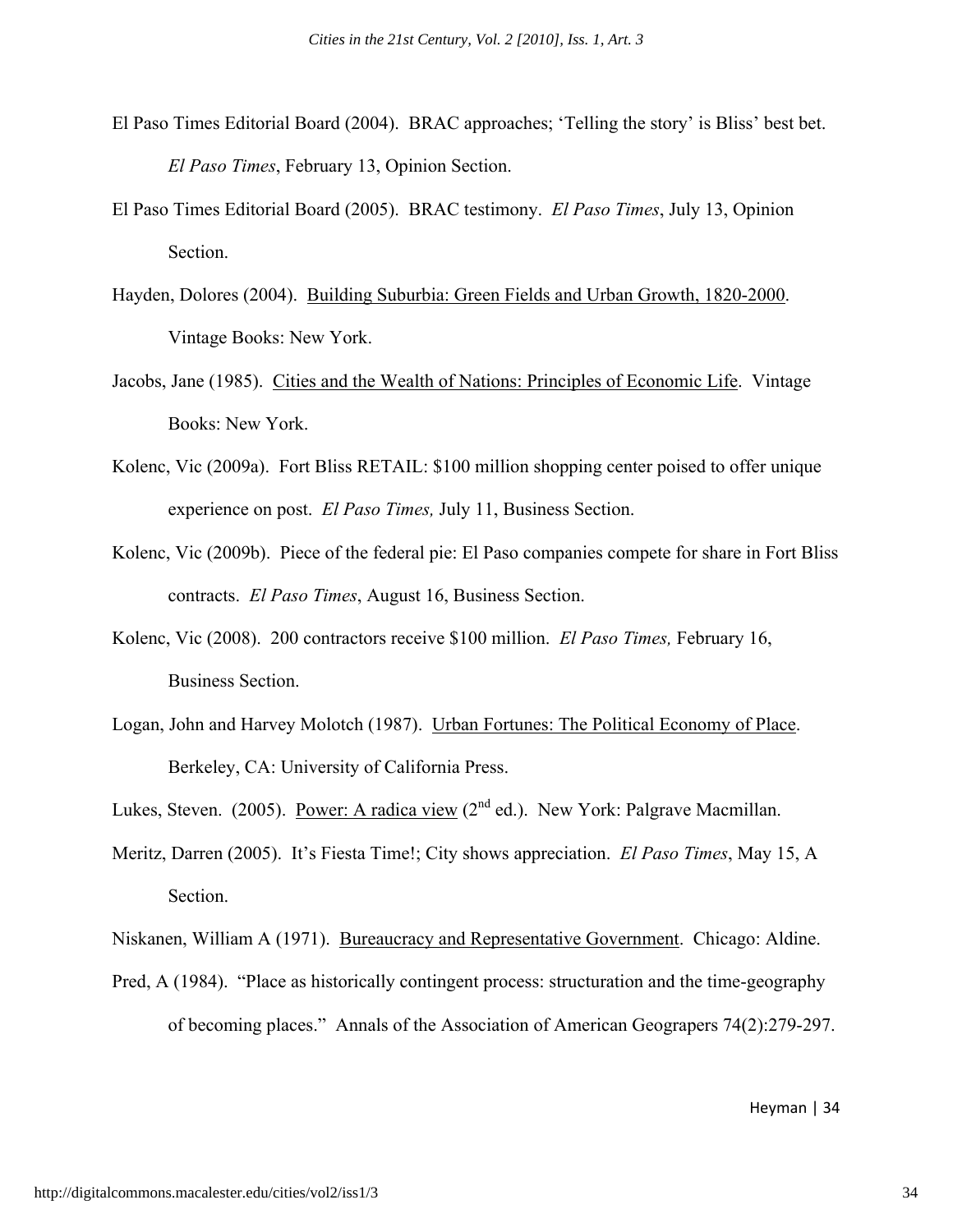- Roberts, Chris (2009). U.S. Sen. Kay Bailey Hutchison looks to lure Army to Texas. *El Paso Times*, June 17, News Section.
- Roberts, Chris (2008). Job will help city, Fort Bliss grow. *El Paso Times*, April 20, News Section.
- Roberts, Chris (2007a). \$87 million desalination plant goes online. *El Paso Times*, August 8, News Section.
- Roberts, Chris (2007b). El Paso must keep promises to military. *El Paso Times,* January 28, News Section.
- Roberts, Chris (2007c). Bliss' BRAC preparations aided by bill. *El Paso Times*, May 25, News Section.
- Roberts, Chris (2007d). \$635 million OK'd to aid Bliss growth. *El Paso Times*, September 6, News Section.
- Roberts, Chris (2005a). Bliss has turned around in 10 years. *El Paso Times,* October 26, A Section.
- Roberts, Chris (2005b). Bliss wins big; BRAC could send 11,500 more personnel to El Paso. *El Paso Times*, May 14, A Section.
- Roberts, Chris (2005c). Bliss will be 'winner'; Cornyn expects BRAC to aid post. *El Paso Times*, May 4, A Section.
- Roberts, Chris (2005d). City, Bliss say new personnel won't strain water supply. *El Paso Times,* May 22, A Section.
- Roberts, Chris (2005e). State deems 19 county programs below par; With influx coming, Bliss troubled by data. *El Paso Times*, August 2, A Section.